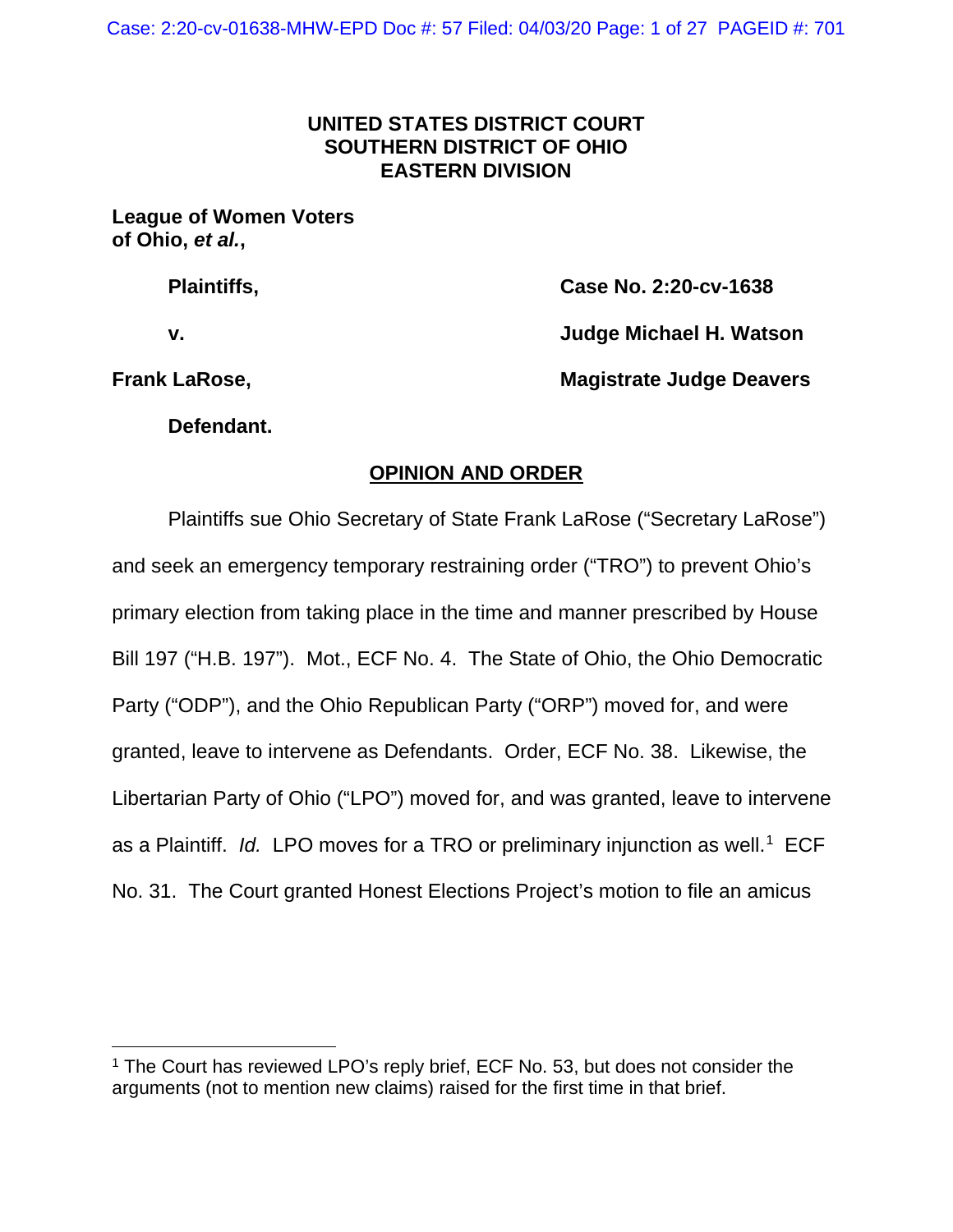brief, ECF No. 25, and the Court now grants Disability Rights Ohio's ("DRO") motion to file an amicus brief, ECF No. 54-1.<sup>[2](#page-1-0)</sup>

## **I. FACTS[3](#page-1-1)**

# **A. Background**

Ohio's primary election was scheduled for March 17, 2020. On March 9, 2020, Governor Mike DeWine declared a state of emergency in response to the spread of COVID-19. Within a matter of days, the World Health Organization declared COVID-19 a pandemic, President Donald Trump declared the COVID-19 outbreak a national emergency, and, in Ohio, all schools were closed, gatherings limited, and restaurants and bars closed for dining-in.

Confusion ensued on March 16, 2020, the day before the election, after Governor DeWine announced that it was unsafe to hold in-person voting for the primary election. A lawsuit was filed in the Franklin County Court of Common Pleas seeking an emergency delay of the election, but the request was denied later that same day. Ultimately, Ohio's Department of Health Director Dr. Amy Acton issued an order prohibiting polling locations from operating on March 17, 2020, due to the COVID-19 pandemic. Thereafter, Secretary LaRose issued

<span id="page-1-0"></span> $2$  To the extent DRO seeks to argue a new claim, such as a claim that H.B. 197 violates the ADA, that is not included in Plaintiffs' Amended Complaint, the Court does not consider it.

<span id="page-1-1"></span><sup>3</sup> All relevant facts are taken from Plaintiffs' Amended Complaint, ECF No. 4, unless stated otherwise.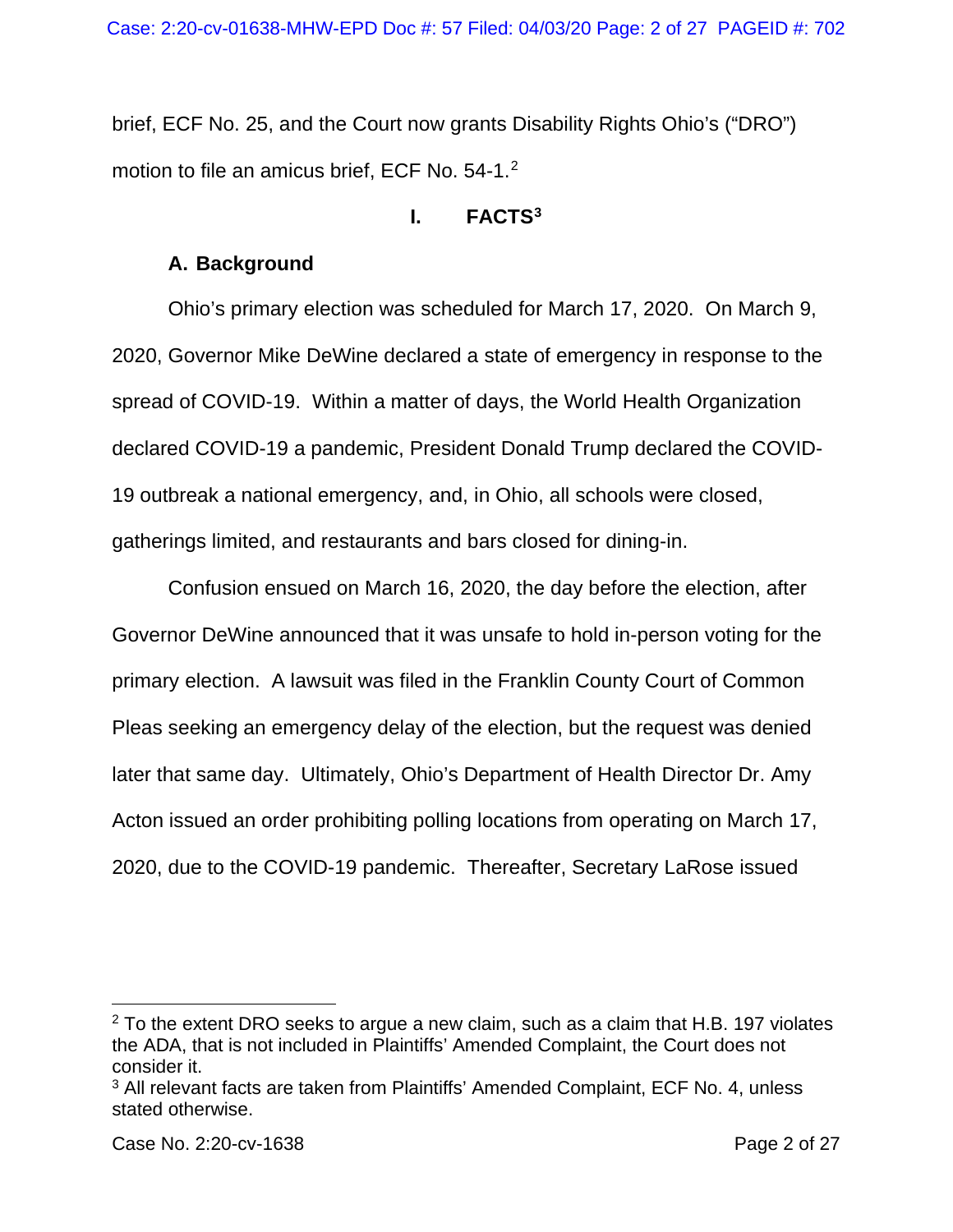Directive 2020-06, which suspended in-person voting in the primary election until June 2, 2020. *See* LaRose Ex 3, ECF No. 44-3.

On March 17, 2020, two lawsuits were filed in the Ohio Supreme Court and Franklin County Court of Common Pleas challenging Secretary LaRose's authority to issue that Directive. *See State ex rel. Ohio Democratic Party v. LaRose*, No. 2020-0388 (Ohio Sup. Ct. Mar. 17, 2020); *Reardon v. LaRose*, No. 20-cv-2105 (Franklin Cty. Ct. Com. Pl. Mar. 17, 2020)<sup>[4](#page-2-0)</sup>. The case filed in the Supreme Court requested that the date of the primary be re-set for an earlier time and that voting be only through the mail.<sup>[5](#page-2-1)</sup>

The Ohio General Assembly became involved and on March 25, 2020, unanimously passed H.B. 197, a comprehensive COVID-19 bill, which also established April 28, 2020, as the deadline by which absentee ballots must be received. Secretary LaRose rescinded his prior directive, and on March 27, 2020, Governor DeWine signed the bill into law. It is that bill that is challenged in this lawsuit.

Specifically, H.B. 197, Section 32, part of an overarching COVID-19 relief bill, implements, as relevant, the following for completing voting in Ohio's primary election:

<span id="page-2-0"></span><sup>4</sup> Appeal voluntarily dismissed on March 31, 2020. *See Reardon, et al. v. LaRose*, No. 20AP-160 (10th Dist. Ohio Mar. 31, 2020).

<span id="page-2-1"></span><sup>5</sup> ODP voluntarily dismissed its lawsuit in the Ohio Supreme Court after H.B. 197 was passed. ODP Resp. 4 n.1, ECF No. 48; *see also State ex rel. Ohio Democratic Party v. LaRose*, 202 Ohio LEXIS 762, (Sup. Ct. Ohio Mar. 27, 2020) (Order granting ODP's application for dismissal).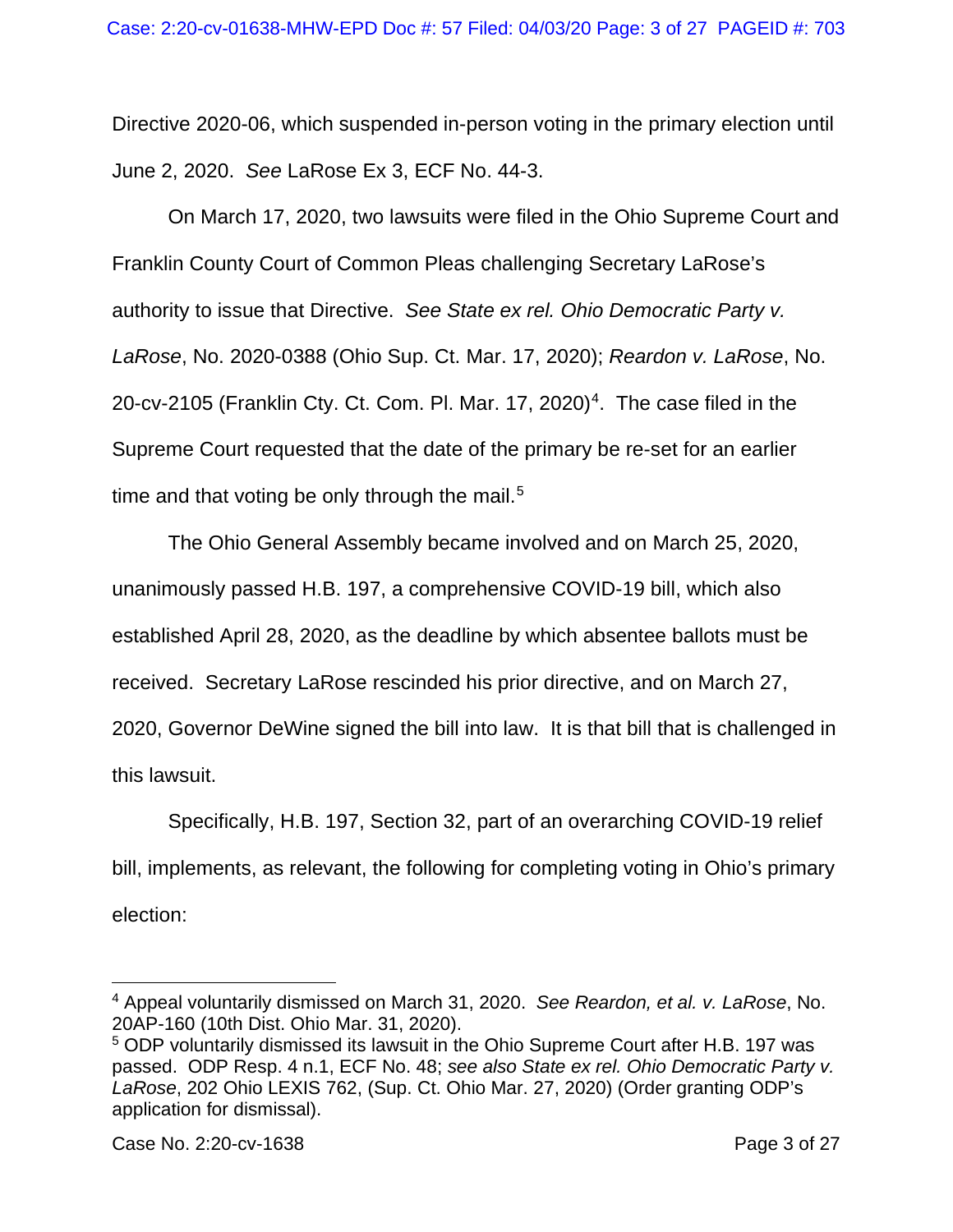- Voids Secretary LaRose's Directive 2020-06, § 32(A);
- Prohibits the processing of voter registration applications submitted after February 18, 2020, § 32(B)(3);
- Permits eligible voters to apply for an absentee ballot up through noon on April 25, 2020 (with exceptions for voters under O.R.C. § 3509.08) and votes cast by absentee mail ballot<sup>[6](#page-3-0)</sup> postmarked by April 27, 2020, and received by May 8, 2020<sup>[7](#page-3-1)</sup>, to be counted, § 32(C),  $(E)$ 
	- o Defines eligible electors as those individuals who have not already cast a ballot in the March 17, 2020 primary election or other special election, and who were registered to vote as of February 18, 2020, § 32(C)(1)(a); and
- Requires Secretary LaRose to send out postcards to registered voters notifying them how to apply for and submit an absentee ballot and the deadlines for doing so.  $\S$  32(C)(2).<sup>[8](#page-3-2)</sup>

H.B. 197, Section 32.

Plaintiffs allege that, by prohibiting the processing of voter registration

applications after February 18, 2020, H.B. 197 violates the National Voter

Registration Act of 1993 ("NVRA"), which requires registration be made available

<span id="page-3-0"></span> $6$  With very limited exceptions for in-person voting. § 32(D)(1).

<span id="page-3-1"></span><sup>&</sup>lt;sup>7</sup> With limited exceptions.  $\S 32(E)(2)$ –(3).

<span id="page-3-2"></span><sup>8</sup> Currently Ohio Revised Code § 3509.03 requires applicants to "make a written application" for absentee ballots. Plaintiffs allege that this requirement will disproportionately burden voters who do not have means for or access to printers, envelopes, or stamps. However, the Court takes judicial notice of the FAQ section of the Secretary of State's website which does not require a pre-printed form, as long as a written submission of a request for an absentee ballot includes the required information. It also permits calling your county board of elections and requesting that an absentee ballot application be sent to you. *See* Ohio Secretary of State Website, "I don't have a printer. Can I request a vote-by-mail ballot?;"

*<https://www.sos.state.oh.us/elections/voters/2020-primary-frequently-asked-questions/>*, last visited April 1, 2020. It still appears, however, that the voter is responsible for postage required to mail-in the absentee ballot application.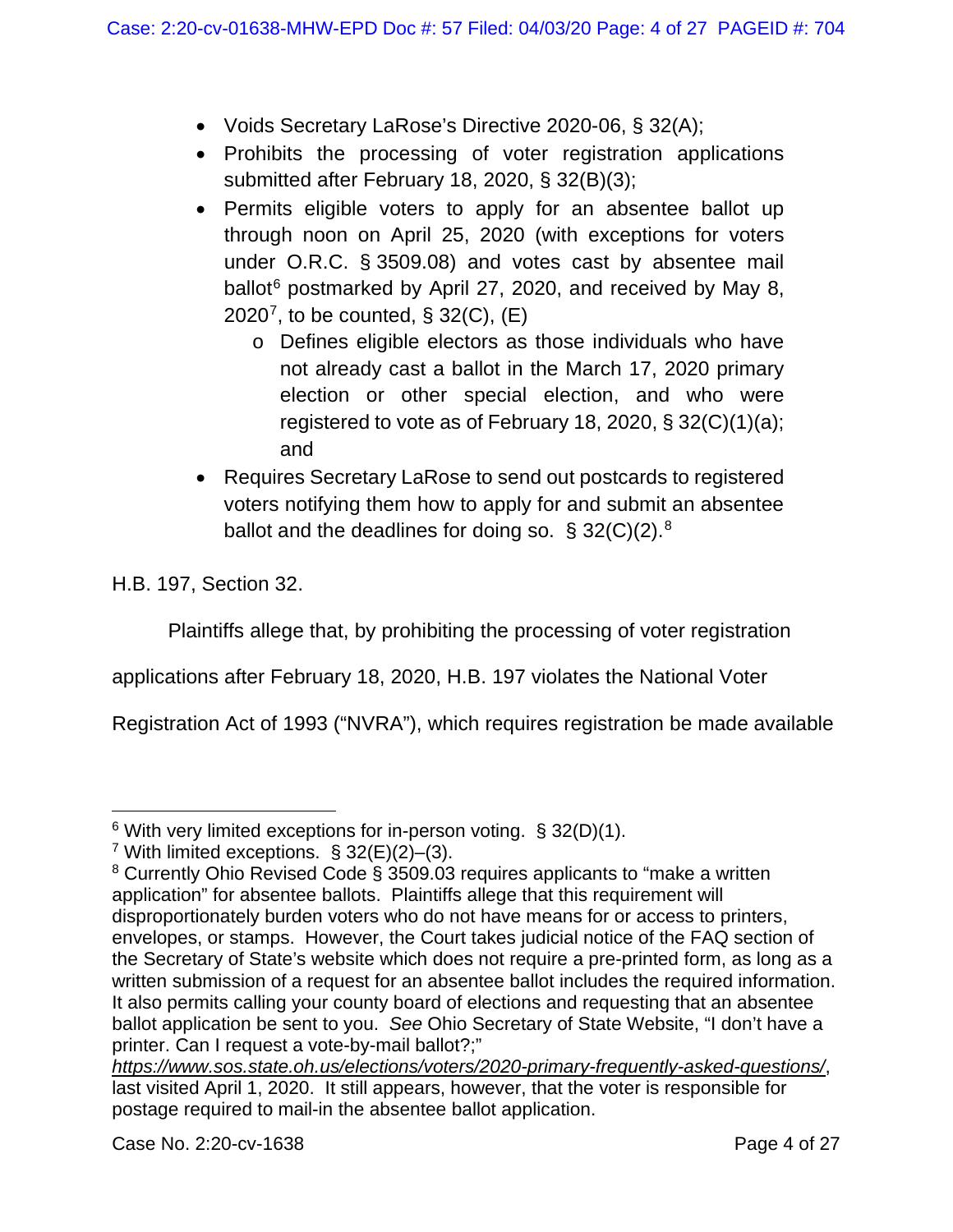thirty days before any election for federal office. Plaintiffs also argue that H.B.

197 creates an unconstitutional burden on the right to vote, in violation of the

First and Fourteenth Amendments.

Plaintiffs seek a temporary restraining order that mandates the following:

(1)Any qualified Ohio elector who submitted a voter registration application or updated their registration information between February 19, 2020, and 30 days prior to the day on which the 2020 primary election is set to conclude shall have their registration information processed and be permitted to vote in the 2020 Primary Election;

(2)At least 21 days prior to the close of polls for the 2020 primary election, county boards of elections shall mail all registered electors who have not already voted in the election a primary ballot for each party with candidates on the ballot, return postage pre-paid, with instructions to cast only one ballot and return the ballot in the official pre-paid postage envelope;

(3)Any elector who has not received a mail absentee ballot at least 14 days prior to the close of polls for the 2020 primary election may submit a request for such a ballot to their local board of election by phone;

(4)Any elector who qualifies for in-person voting pursuant to H.B. 197, § 32(D)(1), and who received a mail absentee ballot, can vote a regular in-person ballot if they bring their absentee ballots to their local board of election;

(5)Any elector who does not receive their mail absentee ballot prior to the postmark date for mail absentee ballots shall be permitted to vote a provisional ballot in person at their local board of election;

(6)Any elector will be permitted to cure any deficiencies in their provisional ballots or absentee ballot identification envelopes by mail, phone, or email up through the day prior to the day the official canvass is required to begin;

(7)The conclusion of the 2020 primary election be set at such a time as will allow election officials to provide orderly notice to electors and administer the election in the manner provided for herein;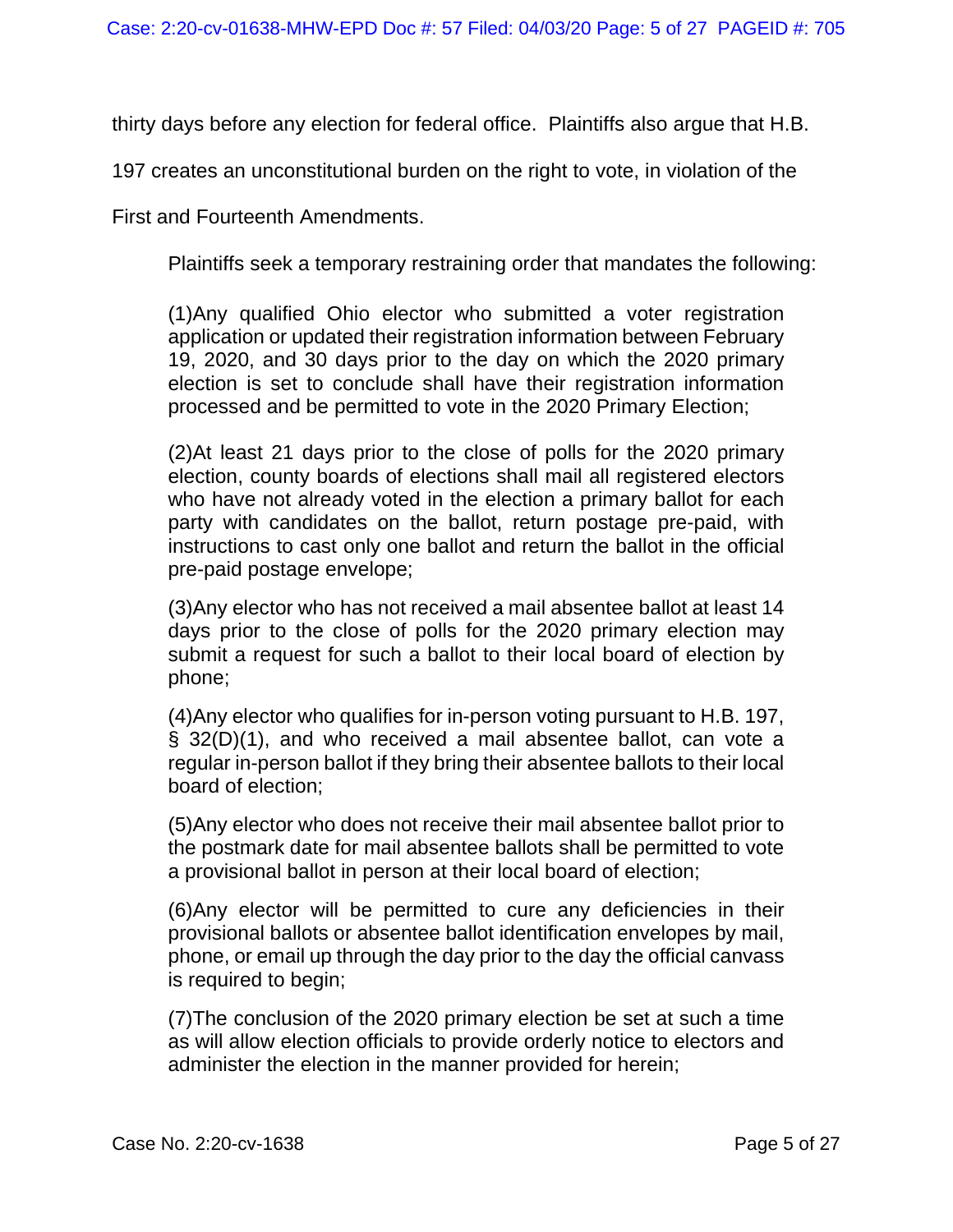(8)Defendant LaRose to issue a directive notifying Ohio's eighty-eight county boards of elections of the aforementioned requirements; and

(9)Defendant LaRose to educate and inform electors about: the timeline and process for voting in the upcoming election; and that if they did not receive an absentee ballot in the mail they may contact their boards of elections and (a) confirm whether they have been sent a ballot, and (2) if they have not received a ballot, request a ballot by phone.

TRO Mot. 1–2, ECF No. 4.

Furthermore, as noted above, the Court has granted permission for the

State of Ohio, the ODP, the LPO, and the RPO to intervene in this action. The

Court also granted Honest Elections Project's and DRO's motions to file amicus

briefs. While the Court does not set forth each of their arguments herein, it has

considered everything submitted by these parties in coming to this Opinion and

Order. The Court will discuss certain of their arguments, where appropriate,

*infra*.

# **II. STANDARD OF REVIEW**

Plaintiffs seek injunctive relief pursuant to Federal Rule of Civil Procedure 65. In determining whether to grant such relief, the Court considers four factors: (1) whether the movant has established a substantial probability of success on the merits; (2) whether the movant would suffer irreparable harm in the absence of an injunction; (3) whether an injunction would substantially harm third parties; and (4) whether an injunction would serve the public interest. *Winnett v. Caterpillar, Inc.*, 609 F.3d 404, 408 (6th Cir. 2010). The factors are not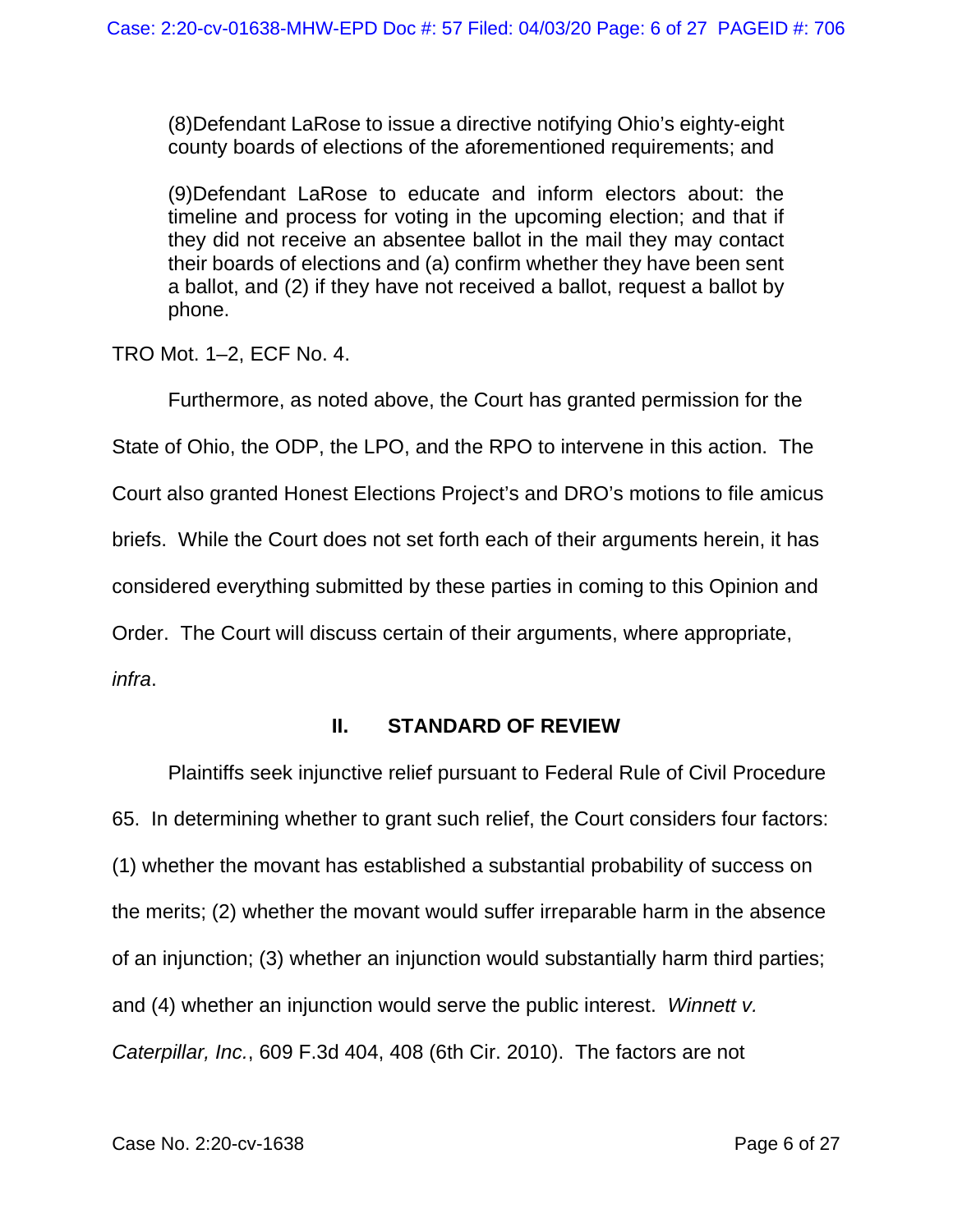prerequisites; rather, they must be balanced in weighing the equities involved. *Capobianco, D.C. v. Summers*, 377 F.3d 559, 561 (6th Cir. 2004).

## **III. ANALYSIS**

As a preliminary matter, no party has disputed Plaintiffs' standing in this case, but the Court has an independent duty to ascertain whether the plaintiffs in a case have standing. The Court has reviewed Plaintiffs' standing argument and is satisfied that standing exists to assert these claims. Accordingly, the Court turns to an analysis of the TRO factors.

# **A. Likelihood of Success on the Merits**

# **1. The National Voter Registration Act of 1993**

Plaintiffs first allege that H.B. 197 violates the NVRA's thirty-day registration requirement by prohibiting boards of elections from processing any voter registration applications received after February 18, 2020. Pls.' Mot. 13, ECF No. 4 (citing 52 U.S.C. § 20507(a)(1))<sup>[9](#page-6-0)</sup>.

ODP agrees with Plaintiffs and argues that by establishing April 28, 2020, as the last day for voting, the Ohio legislature effectively set a new date for Ohio's primary election. ODP Resp. 10, ECF No. 48. ODP advances their argument under both the NVRA and Article V, Section 1 of the Ohio Constitution, which largely mirrors the NVRA's requirements and establishes that all citizens

<span id="page-6-0"></span><sup>9</sup> Formerly codified at 42 U.S.C. §§ 1973–1973gg-10.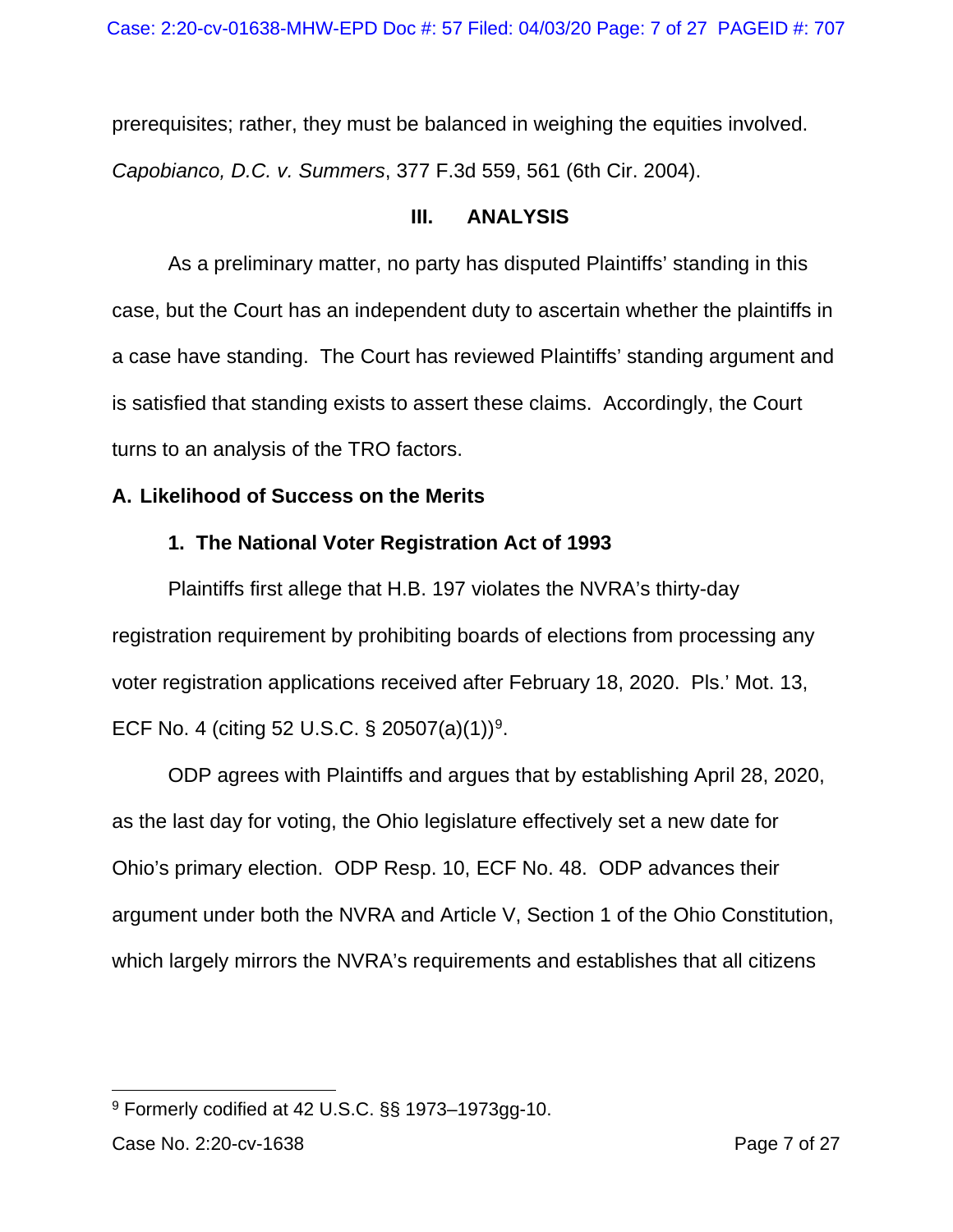over eighteen years old, who have "been registered to vote for thirty days, halvel the qualifications of an elector, and [are] entitled to vote at all elections."

LPO echoes Plaintiffs' and ODP's arguments and adds that H.B. 197 violates Article I, § 4 of the United States Constitution by interfering with Congress's authority to regulate the time and manner of federal elections. LPO Mot. 10–11, ECF No. 31.

The State of Ohio contends that Plaintiffs are operating under the faulty premise that the Ohio 2020 primary election was moved to April 28, 2020.[10](#page-7-0) State of Ohio Resp. 8, ECF No. 52. Instead, the State of Ohio argues that the primary election was not cancelled on March 16, 2020, only the polling locations for in-person voting the next day were closed due to a public health crisis. *Id.* at 9. Likewise, the State of Ohio argues that H.B. 197 did not cancel or reset the 2020 primary election to April 28, 2020, it just extended the deadline by which already registered voters could cast an absentee ballot. *Id.* In support, they argue that H.B. 197 does not establish a new election date because all votes already cast in the 2020 primary election up and through March 16, 2020, are being held and will be counted. *Id.* (citing H.B. 197 § 32(B)). Thus, the State of Ohio argues, this is not "a 're-do' of the primary election" that requires a reopening of voter registration. *Id.* at 10. Rather, this is an "election modification" in that Secretary LaRose is "accept[ing] as valid everything that transpired before

<span id="page-7-0"></span><sup>10</sup> Secretary LaRose advances similar arguments. *See* Secretary LaRose Memo in Opp. 14–18, ECF No. 44.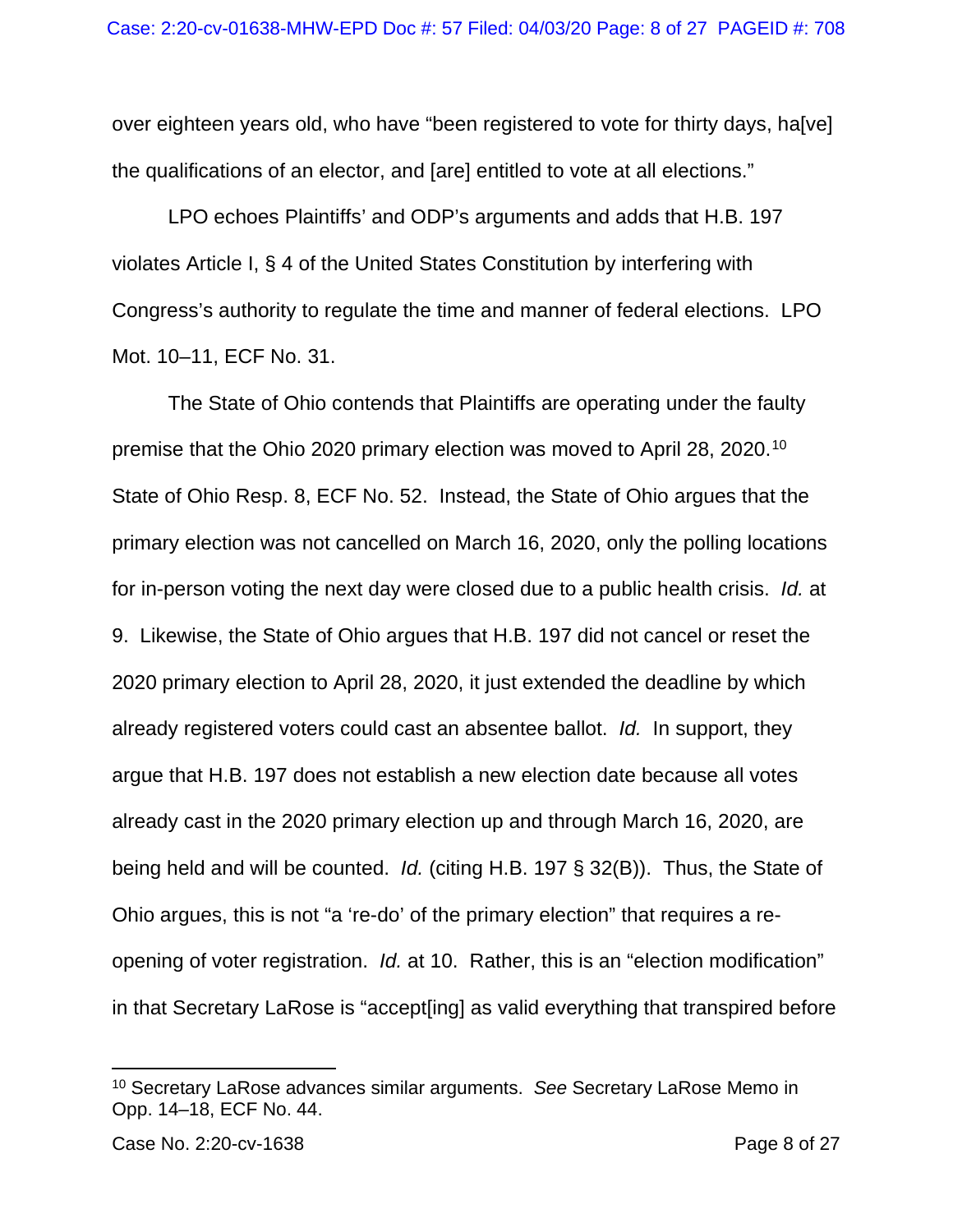an election emergency arose and simply authoriz[ing] additional methods of, or time for, voting." *Id.* at 11 (quoting Morley, Michael T., Symposium: Election Emergencies: Voting in the Wake of Natural Disasters and Terrorist Attacks, 67 Emory L.J. 545, 548–50 (2018)) (comparing an election modification, such as here, with an election cancellation, which entirely nullifies the originally scheduled election with the expectation that a new one will be held at a later date).

"In 1993, Congress passed the NVRA as a measure meant to reinforce the right of qualified citizens to vote." *U.S. Student Ass'n Found. v. Land*, 546 F.3d 373, 376 (6th Cir. 2008) (citation omitted). "The NVRA reflects the view of Congress that the right to vote 'is a fundamental right,' that government has a duty to 'promote the exercise of that right,' and that discriminatory and unfair registration laws can have a 'damaging effect on voter participation' and 'disproportionately harm voter participation by various groups, including racial minorities.'" *Project Vote/Voting for Am., Inc. v. Long*, 682 F.3d 331, 334 (4th Cir. 2012) (citations to former code provision omitted). Section 8(a)(1) of the NVRA provides that "each State shall . . . insure that any eligible applicant is registered to vote in an election . . . not later than . . . 30 days . . . before the date of the election." 52 U.S.C.  $\S$  20507(a)(1).<sup>11</sup> Under the NVRA, "election" means "a

<span id="page-8-0"></span><sup>&</sup>lt;sup>11</sup> "A person is registered to vote for purposes of Section 8 when 'the valid voter registration form of the applicant is: (1) 'submitted to the appropriate State motor vehicle authority' in accordance with 52 U.S.C. § 20504 (registration by application simultaneous with an application for a motor vehicle driver's license); (2) submitted by postmarked mail in accordance with 52 U.S.C. § 20505; (3) 'accepted at the voter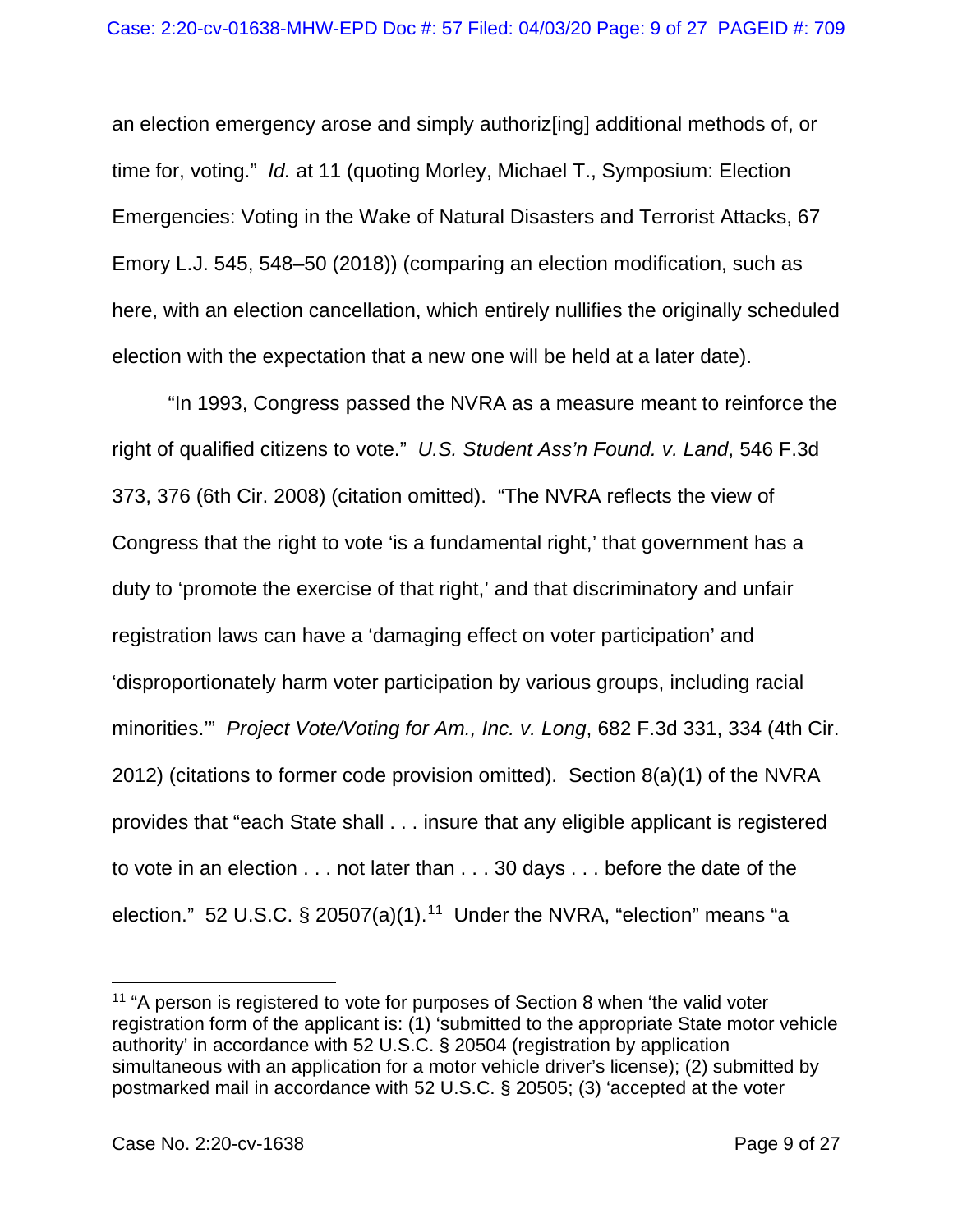general, special, primary, or runoff election." *See* 52 U.S.C. § 20502 (terms synonymous with meanings set forth in 52 U.S.C. § 30101).

Here, Plaintiffs' arguments under the NVRA are unlikely to succeed on the merits because the cases upon which Plaintiffs rely are distinguishable, and Ohio has complied with the NVRA's requirements.

Ohio's extension of its absentee ballot deadline is not comparable to the cases upon which Plaintiffs rely. For example, in *Kemp*, there was a special runoff election scheduled more than thirty days after the original voter registration deadline established for the general election. *See Georgia St. Conf. of the NAACP v. Kemp*, No. 1:17-cv-1397, Order on Preliminary Injunction, Doc. 29 (N.D. Ga. May 4, 2017). The court in that case found that the failure to permit voters to register up until thirty days before the runoff election violated the NVRA. But the runoff election in that case was a new election, with new candidates and different ballots, thereby triggering the NVRA's registration provision.

In *Arizona Democratic Party v. Reagan*, the district court found that the Arizona Secretary of State's failure to account for a federal holiday (Columbus Day) in establishing its voter registration deadline for the general election violated the NVRA's thirty-day requirement because otherwise eligible voters were unable

registration agency' in accordance with 52 U.S.C. § 20506 (in-person registration at registration sites or government offices designated by each state); or (4) otherwise 'received by the appropriate State election official.' 52 U.S.C. § 20507(a)(1)(A) — (D)." *Ariz. Democratic Party v. Reagan*, No. CV-16-03618, 2016 U.S. Dist. LEXIS 153431, at \*41 (D. Az. Nov. 3, 2016) (citation omitted).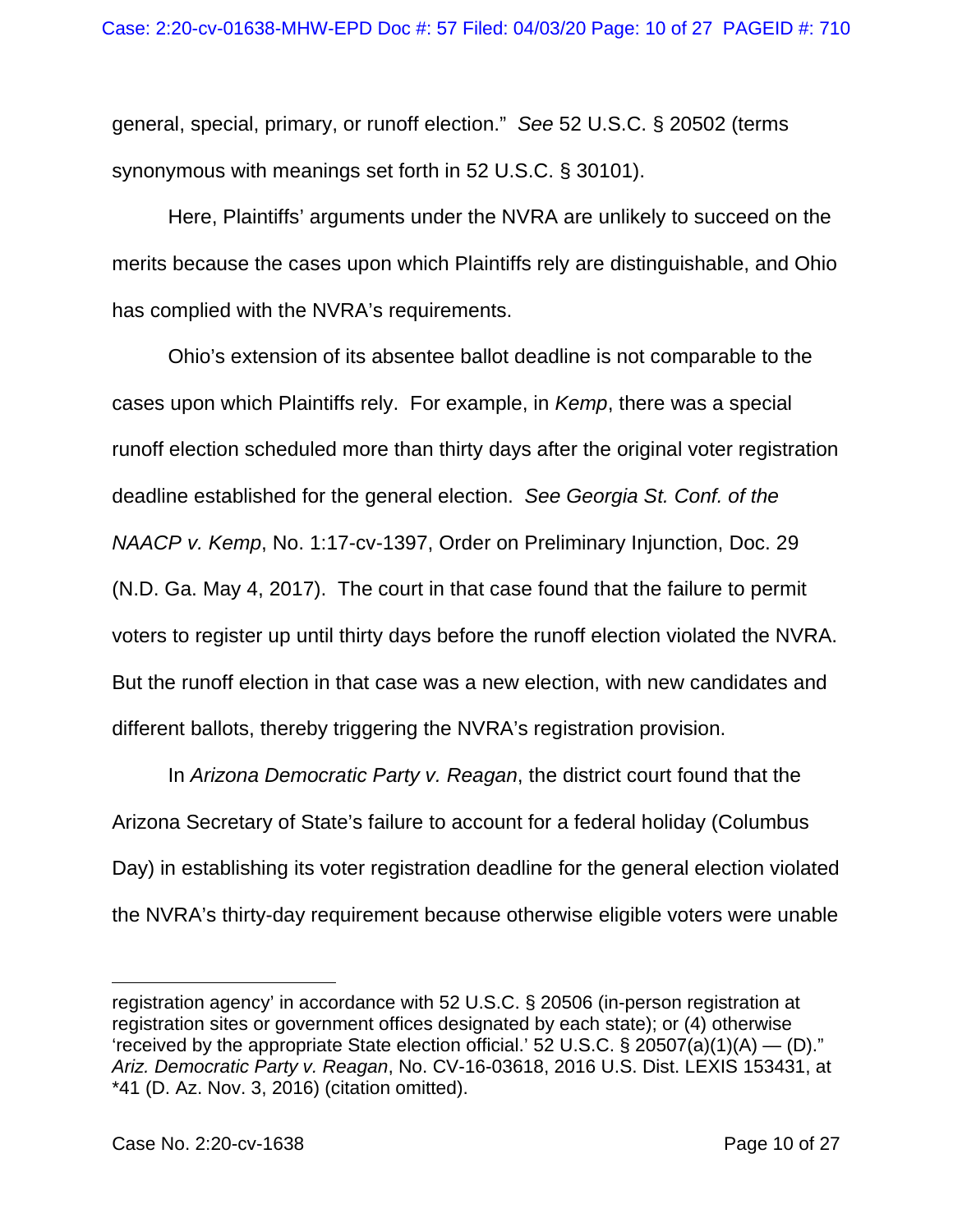to submit their applications when the post office was closed for the holiday. 2016 U.S. Dist. LEXIS 153431, at \*\*40–47.

The State of Ohio and Secretary LaRose correctly distinguish between an election modification, which we have here, and an election cancellation. COVID-19 presented Defendants with an unprecedented situation where in-person voting was no longer safe because of a global-health crisis. But unlike in *Kemp*  or *Reagan*, there is not a new election scheduled for April 28, 2020. Rather, this is just a modification and extension of the date by which voters—who were otherwise eligible and prepared to cast their votes in-person on March 17, 2020—can submit their votes, primarily by absentee ballot. Under Ohio law, eligible persons interested in voting in Ohio's March 17, 2020 primary were required to register by February 18, 2020. That February deadline came and went before any change was made to the March 17, 2020 in-person voting. In other words, had in-person voting taken place on March 17, 2020, people who had not registered to vote by February 18, 2020, would not have been able to show up that day and cast a vote. As such, the State complied with the NVRA in granting registration up to thirty days before "the election."

Case No. 2:20-cv-1638 **Page 11 of 27** House Bill 197 does not change the date of "the election"; it merely extends the deadline for submitting absentee ballots for the March 17, 2020 election until April 28, 2020, and established that only certain people could submit their votes in person on April 28, 2020. By its own terms, it refers to the election as the "March 17, 2020 primary election." *E.g.*, H.B. 197 § 32(B)(1), (2),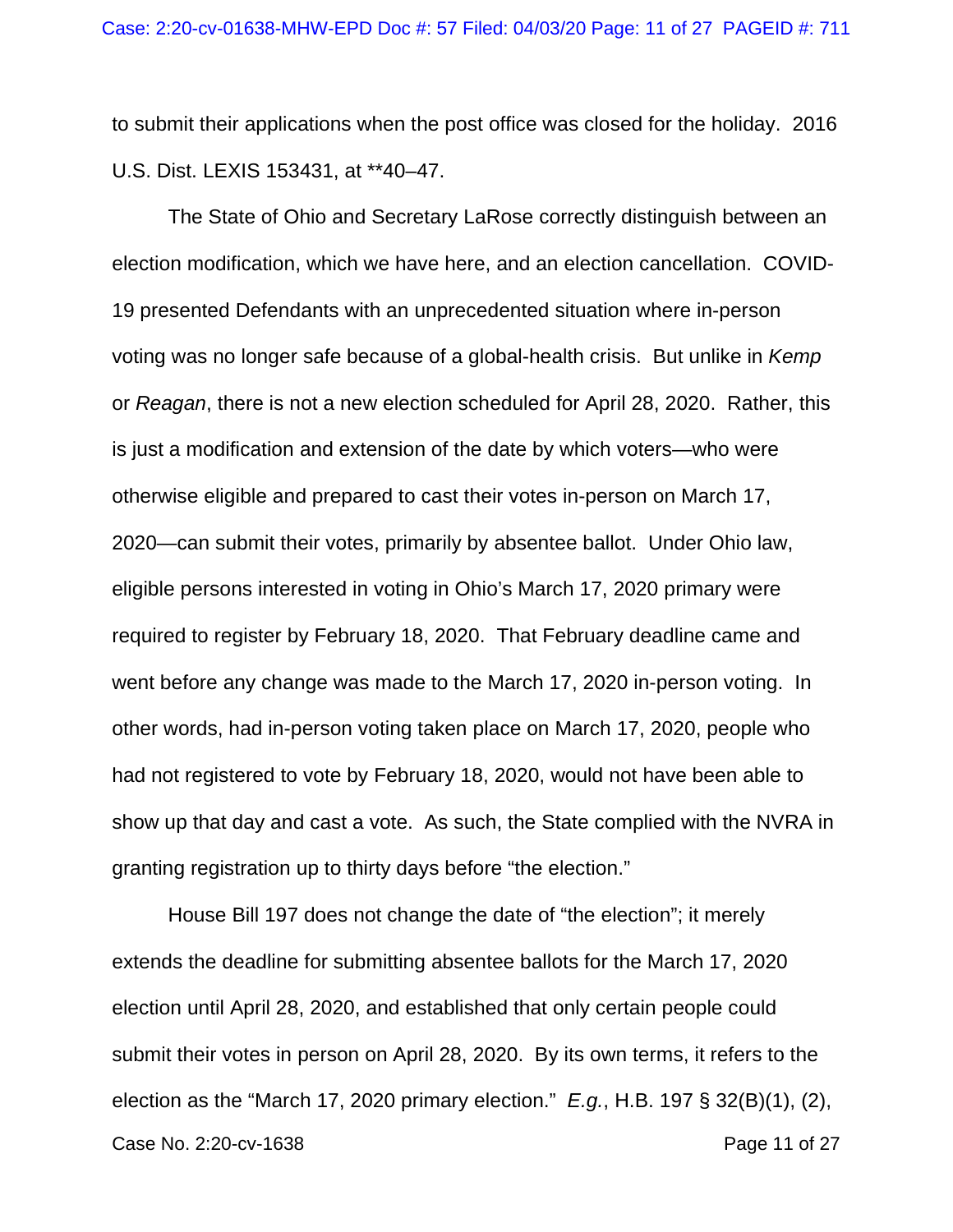(C)(1). It provides methods for voters "who ha[d] not already cast a ballot in the March 17, 2020, primary election" to vote "in that election." *Id.* at (C)(1). Because H.B. 197 does not establish a new election or new election date, Ohio did not violate the NVRA by leaving the cut-off for voter registration as February 18, 2020. *Cf.* Morley, 67 Emory L.J. at 554 (discussing how New York employed a similar election modification process after the September 11, 2001 terrorist attack in that it did not extend the voter registration deadline but did extend the deadline by which already registered voters could request an absentee ballot, although this action appears not to have been challenged under the NVRA).

Finally, although the Court does not rely on the intent of the statute, the Court finds that this decision is not contrary to the purpose of the NVRA. Granting Plaintiffs' requested relief would not protect the ability of individuals to register, but, instead, would confer an extra benefit to a group of people who had missed their window of opportunity to register by February 18, 2020, before any change was made by the Ohio legislature.

For these reasons, the Court finds that Plaintiffs are unlikely to succeed on the merits of their NVRA claim. For the same reasons, the Court finds LPO is unlikely to succeed on its argument that the Ohio Legislature has exceeded its authority and violated Article I, § 4 of the United States Constitution by keeping the registration date February 18, 2020.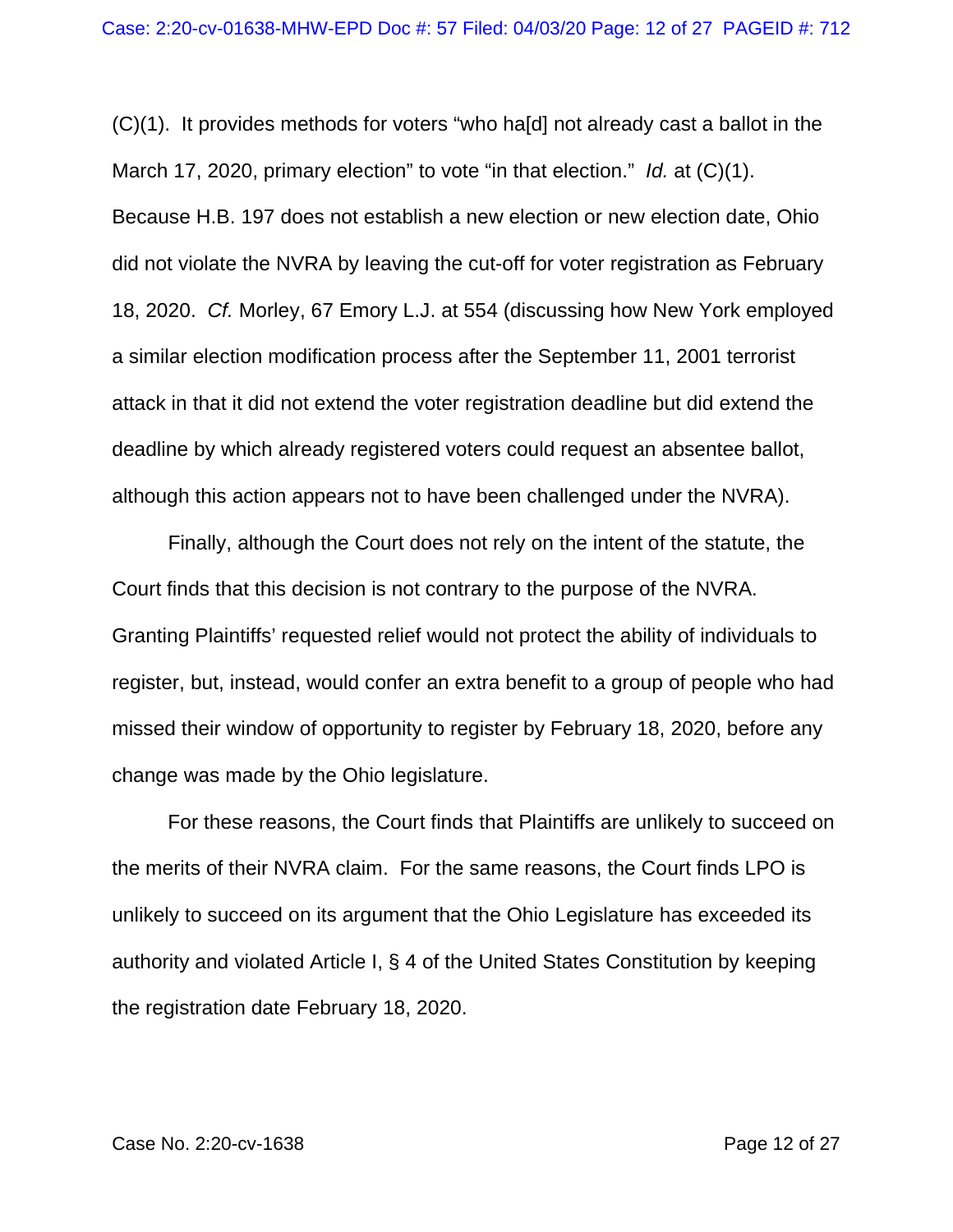#### **2. First and Fourteenth Amendments**

Plaintiffs also contend that the Ohio Legislature's changes to the voting procedures for the March 17, 2020 primary election amount to an unconstitutional burden on the right to vote in violation of the First and Fourteenth Amendments.

Voting is a fundamental and precious right, and "[o]ther rights, even the most basic, are illusory if the right to vote is undermined." *Wesberry v. Sanders*, 376 U.S. 1, 17 (1964). However, "there must be a substantial regulation of elections if they are to be fair and honest and if some sort of order, rather than chaos, is to accompany the democratic processes." *Anderson v. Celebrezze*, 460 U.S. 780, 788 (1983) (internal quotation marks and citation omitted). "To achieve these necessary objectives, States have enacted comprehensive and sometimes complex election codes. Each provision of these schemes . . . affects—at least to some degree—the individual's right to vote . . . ." *Id.*  "Nevertheless, the state's important regulatory interests are generally sufficient to justify reasonable, nondiscriminatory restrictions." *Id.* Indeed, voting regulations do not automatically trigger strict scrutiny even when they impact the right to vote because, as the Supreme Court has instructed, "states 'may, and inevitably must, enact reasonable regulations of parties, elections, and ballots to reduce electionand campaign-related disorder.'" *Libertarian Party of Ohio v. Blackwell*, 462 F.3d 579, 585 (6th Cir. 2006) (quoting *Timmons v. Twin Cities Area New Party*, 520 U.S. 351, 358 (1997); citing *Storer v. Brown*, 415 U.S. 724, 730 (1974)).

Case No. 2:20-cv-1638 **Page 13 of 27**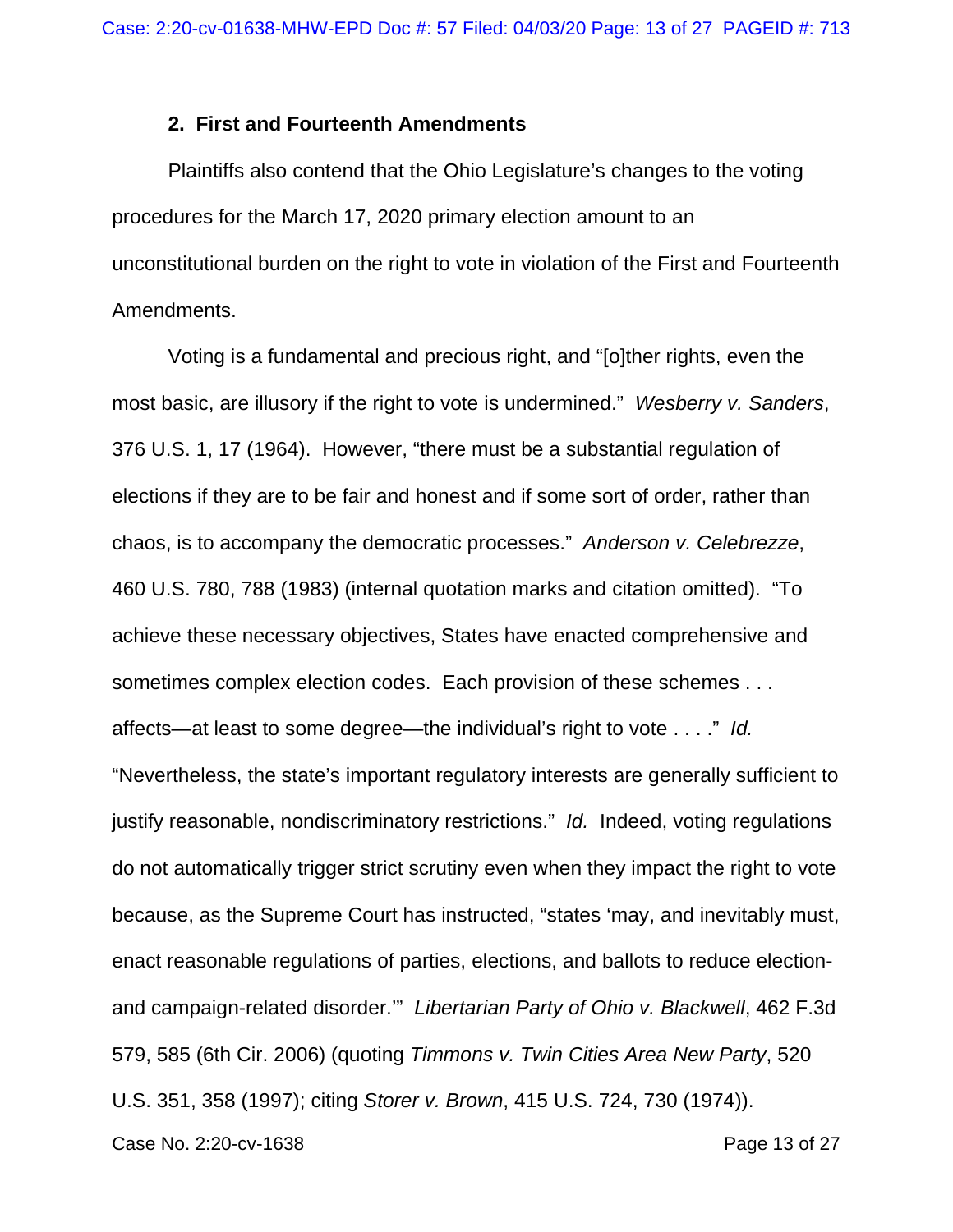The Court must determine the nature of the burden the regulation places on voters when setting the standard of review to apply. "While a rational basis standard applies to state regulations that do not burden the fundamental right to vote, strict scrutiny applies when a state's restriction imposes 'severe' burdens." *NE Ohio Coalition for Homeless v. Husted*, 696 F.3d 580, 592 (6th Cir. 2012) (citing *Obama for Am. v. Husted*, 697 F.3d 423, 428 (6th Cir. 2012)). If, however, the Court finds that Plaintiffs' right to vote is burdened, but not "severely" burdened, the Court analyzes Plaintiffs' claim under the flexible *Anderson-Burdick* standard.

Under the *Anderson-Burdick* test,

A court considering a challenge to a state election law must weigh "the character and magnitude of the asserted injury to the rights protected by the First and Fourteenth Amendments that the plaintiff seeks to vindicate" against "the precise interests put forward by the State as justifications for the burden imposed by its rule," taking into consideration "the extent to which those interests make it necessary to burden the plaintiff's rights."

*Burdick v. Takushi*, 504 U.S. 428, 434 (1992) (quoting *Anderson*, 460 U.S. at

789). "There is no 'litmus test' to separate valid from invalid voting regulations;

courts must weigh the burden on voters against the state's asserted justifications

and 'make the 'hard judgment' that our adversary system demands.'" *Obama for* 

*Am.*, 697 F.3d at 429 (quoting *Crawford v. Marion Cty. Election Bd.*, 553 U.S.

181, 190 (2008) (Stevens, J., announcing the judgment of the Court)). "However

slight that burden may appear . . . it must be justified by relevant and legitimate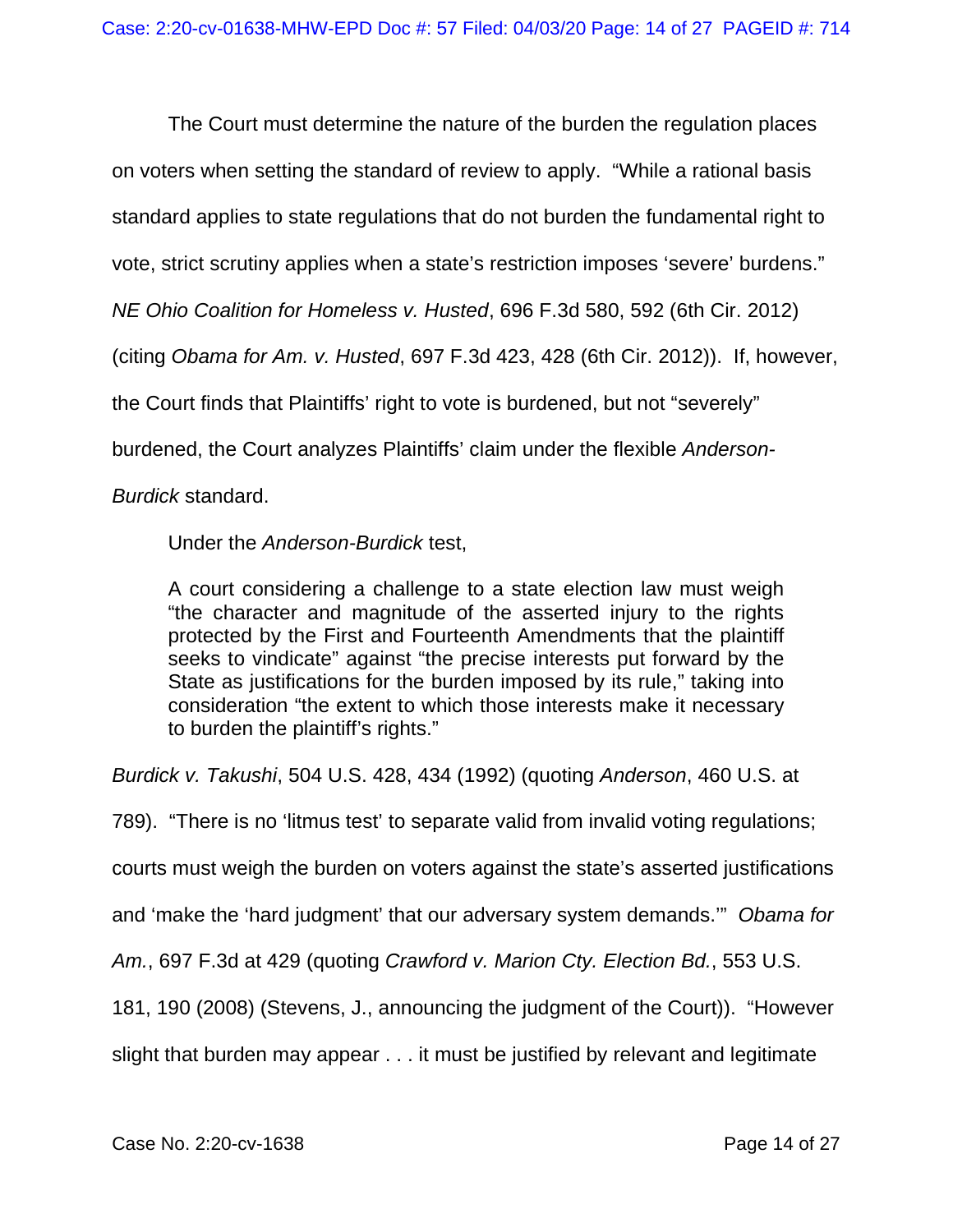state interests 'sufficiently weighty to justify the limitation.'" *Crawford*, 533 U.S. at 191 (citation omitted).

### **a. Burden on the Right to Vote**

Under the *Anderson-Burdick* test, the Court must first "consider the character and magnitude of the asserted injury to the rights protected by the First and Fourteenth Amendments that the plaintiff seeks to vindicate." *Anderson*, 460 U.S. at 789.

Plaintiffs allege that H.B. 197 provides insufficient time to effectively conduct voting in Ohio. In support, they point to Secretary LaRose's own statements to the Ohio General Assembly, which advocated for a June 2, 2020 deadline. *See* Secretary LaRose Letter to Legislatures, dated March 21, 2020, Am. Compl. ¶ 44, ECF No. 5.

Plaintiffs also allege that the process for extending voting primarily through absentee ballots is unnecessarily complicated and cumbersome, thereby disenfranchising or discouraging voters from participating. For example, H.B. 197 requires eligible voters to correctly fill out an absentee ballot application (either by printing it out or writing it down on some sort of paper); mail it to their local board of elections using their own stamps and envelopes; wait for their application to be processed; receive their ballot in the mail; fill the ballot out correctly; and mail the ballot back so that it is postmarked by April 27, 2020. All of this must take place for millions of Ohio voters.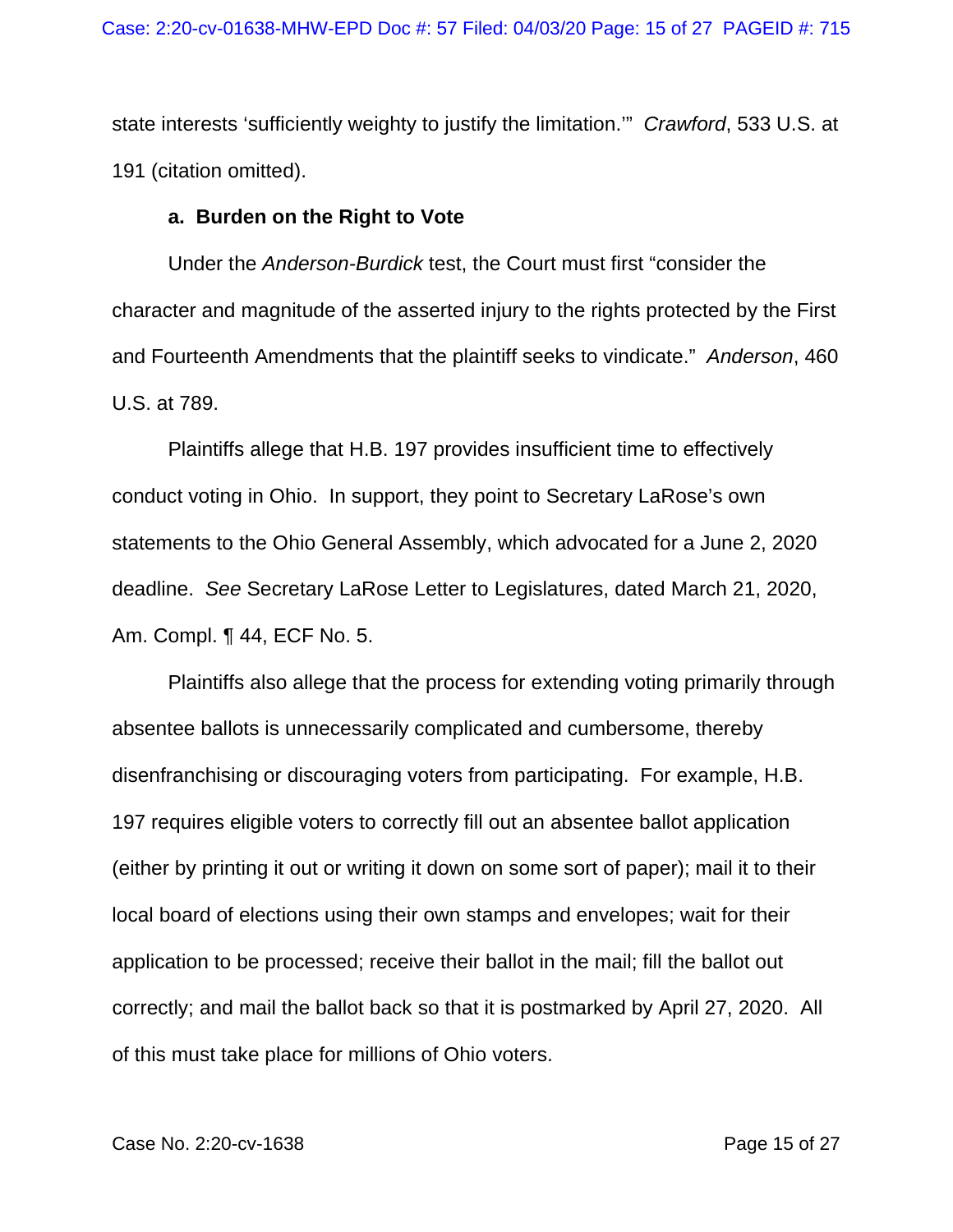Plaintiffs contend that this process in this tight timeframe "leaves no room for delay" because there may not be time to correct any errors in the applications in time to postmark absentee ballots by April 27, 2020, if the initial absentee ballot application requests are denied. Further, they argue, the length of this process could be compounded by delays at the post office or restrictions in place because of the COVID-19 pandemic, resulting in some voters being unable to postmark their ballots in time to be counted. Plaintiffs also argue that the mail-in only option burdens voters' rights to vote, especially those who are economically disadvantaged, by requiring voters to access a printer to print off the official ballot request form<sup>[12](#page-15-0)</sup> and to obtain postage for the absentee ballot request.

Additionally, Plaintiffs allege that the in-person voting options provided for in H.B. 197 are insufficient and too narrowly drawn, thereby disenfranchising voters who are unable to complete the absentee ballot process or who would otherwise prefer to vote in person. Plaintiffs argue that all of the above-described aspects of H.B. 197 make it a severe burden on the right to vote.

The Court finds H.B. 197 does not impose a severe burden on the right to vote. First, voters had various opportunities to vote, both by mail and in person, prior to late March 16, 2020, when the polls were closed.

Second, under H.B. 197, certain voters can still vote in person on April 28, 2020.

<span id="page-15-0"></span><sup>12</sup> As noted just above and again, *infra*, voters need not possess a printer to request an absentee ballot.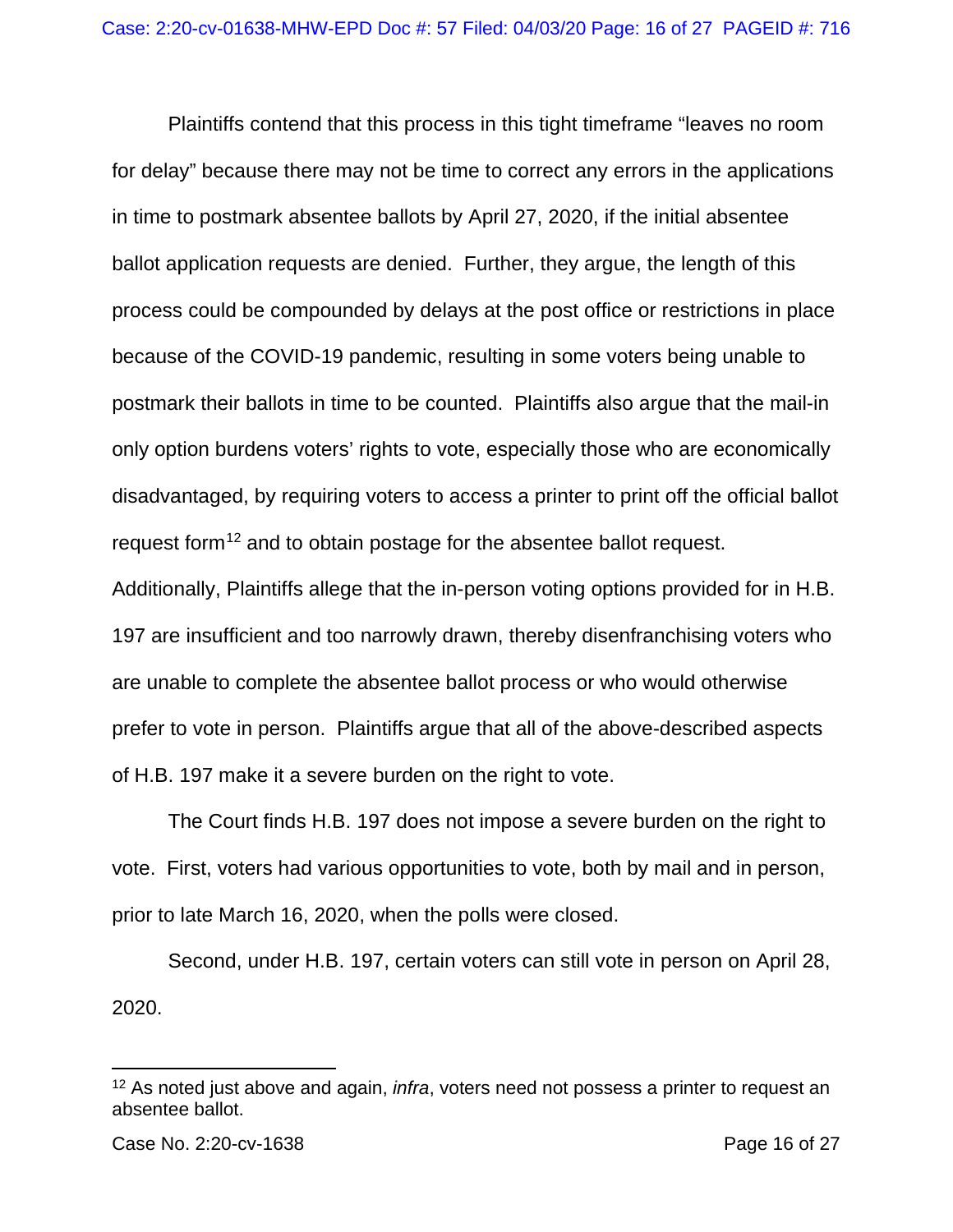Third, all voters who have not yet voted and who cannot vote in person on April 28, 2020, can still vote by requesting and submitting a mail-in ballot. Plaintiffs contend that the deadline for doing so, and the requirements of printing out the ballot request form and obtaining proper postage to submit the ballot request, unduly burden the right to vote.

The Court recognizes that due to the current COVID-19 pandemic, which has required many places of business (including libraries and other places where Plaintiffs may wish to print a ballot request form) to close, voters may face a difficulty submitting the ballot request form. But, Secretary LaRose has already taken steps to make submission as easy as possible by, for example, permitting voters to submit a ballot request on any piece of paper containing the required information instead of requiring voters to submit the official ballot request form. Further, voters can request the absentee ballot application by calling their county board of elections.

The requirement that voters affix a stamp to their ballot application is no more than a minimal burden as stamps are available at multiple locations that remain open during the Governor's stay-at-home order, including grocery stores. Those who do not wish to leave their homes to purchase stamps can purchase them online. And, contrary to Plaintiffs' assertion, Secretary LaRose's mailing of informative postcards does not cause any delay—voters need not wait to receive the postcard; they are free to begin requesting their absentee ballots prior to receiving that postcard.

Case No. 2:20-cv-1638 **Page 17 of 27**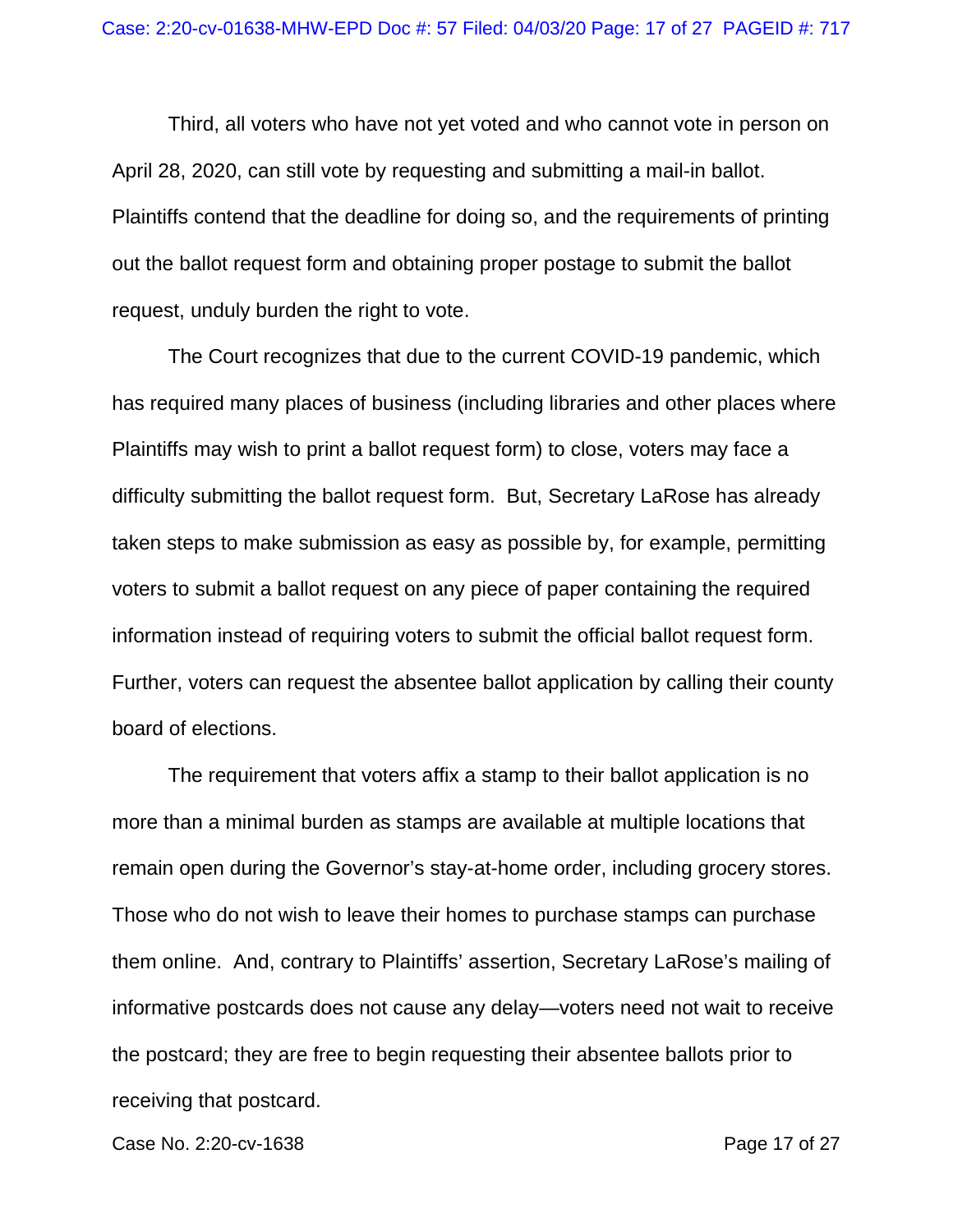Still, given that H.B. 197 sets the voting deadline at April 28, 2020, the bill creates a tight deadline to accomplish the proper request and submission of a ballot. The Court therefore concludes that H.B. 197 creates, *at most*, a modest burden on the right to vote and will be analyzed under the *Anderson-Burdick* framework. It is not a severe burden subject to strict scrutiny.

# **b. The State's Interests**

The Court agrees with Defendant and Intervenor Defendants that the State's interests outweigh the burdens caused by the generally applicable, nondiscriminatory procedures laid out in H.B. 197.

Certainly, the State has an interest in curbing the global COVID-19 pandemic. The prohibition of gatherings of large amounts of people is central to the President's guidelines on social distancing that are effective until April 30, 2020, and the Governor's stay-at-home order for the State of Ohio, which has been extended to May 1, 2020. Accordingly, the State has a strong interest in limiting in-person voting during this period of crisis. Limiting in-person voting to only those who are disabled or unable to receive mail is a justifiable burden on the rights of those who would otherwise prefer to vote in person<sup>[13](#page-17-0)</sup> but can vote by mail when weighed against the State's interest in preventing its hospitals from

<span id="page-17-0"></span><sup>&</sup>lt;sup>13</sup> The Court also notes the inconsistency between Plaintiffs arguing, on the one hand, that the inability to vote in person is an unconstitutional burden on their right to vote and, on the other, that some voters will be unconstitutionally burdened by having to potentially expose themselves or their family members to the virus at a post office in order to obtain postage to mail an absentee ballot application.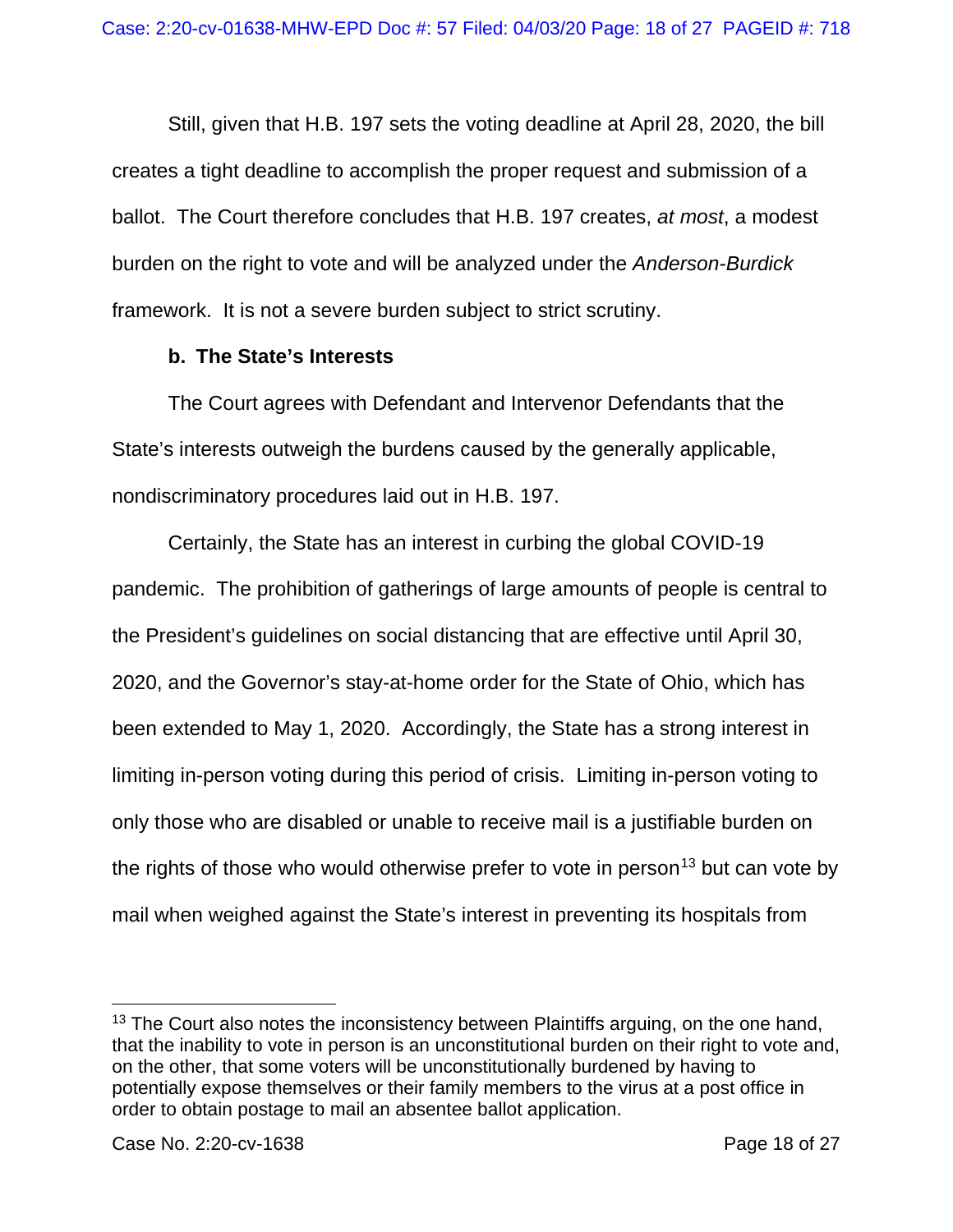exceeding critical capacity and preventing as many illnesses and deaths from COVID-19 as possible. It also prohibits the disenfranchisement of persons who are categorically unable to vote by mail due to disability or the inability to receive mail.

Further, Secretary LaRose, the State of Ohio, and ODP have adequately explained the justifications for requiring voters to submit an application for an absentee ballot rather than mailing out ballots directly to voters. As Secretary LaRose explained, he is required by law to properly verify a voter's identity and a voter's signature—whether submitted absentee by mail, early in-person, or at the polls on election day—as part of that verification process. LaRose Resp. 22, ECF No. 44 (citing R.C. 3505.18; 3509.03(B)(5)). Thus, allowing a person to request an absentee ballot over the phone or online without an accompanying signature undermines that important voter verification safeguard. *Id.*

Moreover, this is a primary election, and voters in Ohio can only vote in one primary. If voters did not request a particular ballot, they would not be able to register with one of the political parties. Moreover, Secretary LaRose would have to mail up to four separate ballots to every voter.<sup>[14](#page-18-0)</sup> It would require a massive undertaking to print and mail so many ballots to voters, not to mention the confusion it would cause given that voters are only allowed to submit one of

<span id="page-18-0"></span><sup>14</sup> The Court agrees with the State of Ohio's footnote 10—Ohio's primary requires different mechanics than the states Plaintiffs seek to emulate.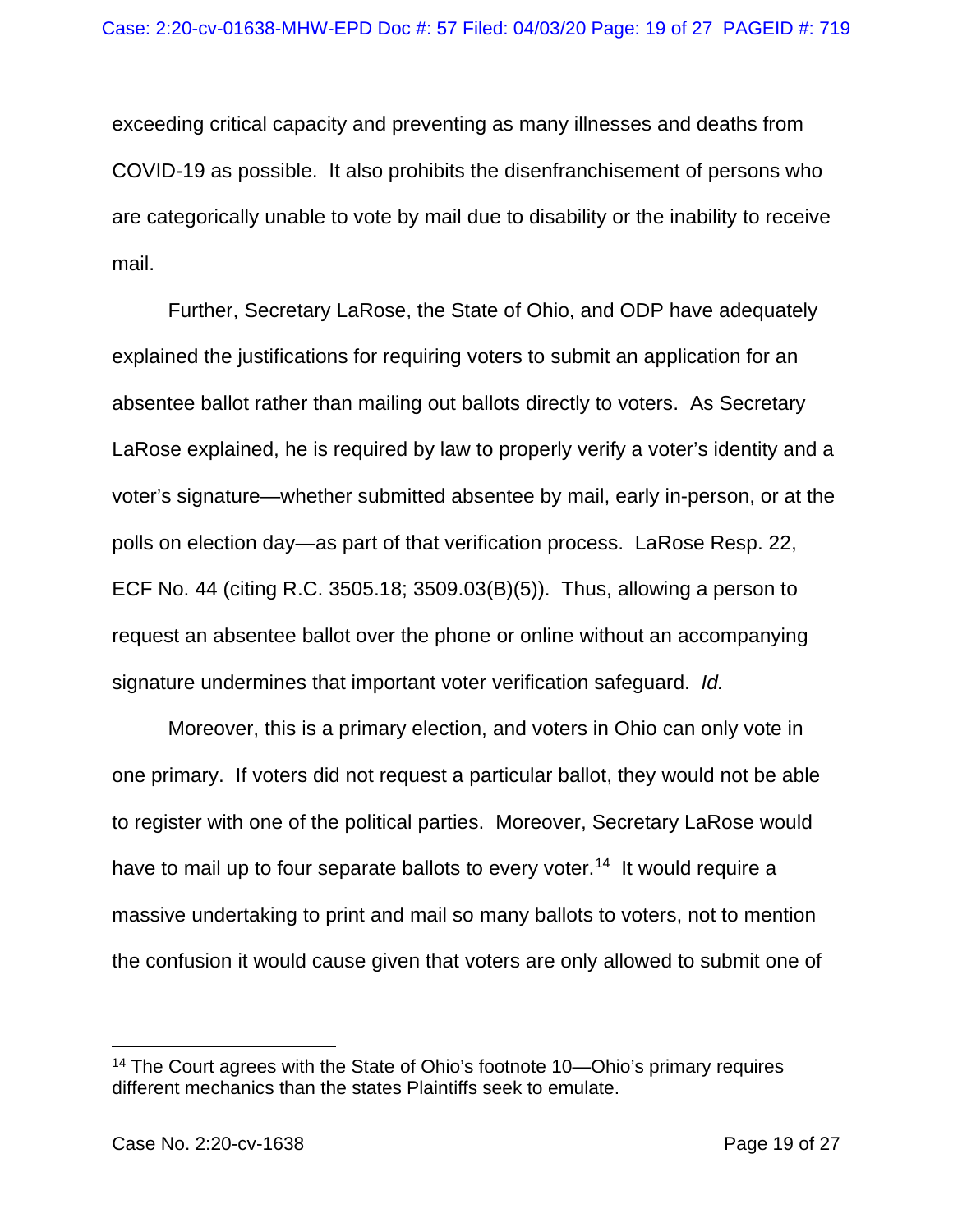the ballots.<sup>15</sup> Mailing up to four ballots to each voter would inevitably result in the disenfranchisement of some voters who would erroneously return more than one ballot and not have their vote counted at all. Given how easy Secretary LaRose is making it to request an absentee ballot (the ability to request it online or via phone, the ability to send multiple ballot requests within the same envelope, and not requiring the request to be on the official form), the State's interest in sending only one ballot to each voter outweighs any burden that requesting the ballot<sup>[16](#page-19-1)</sup> imposes on voters.

Furthermore, the State of Ohio argues that H.B. 197's postcard process is more efficient and streamlined than the process outlined in Secretary LaRose's Letter to the Legislature and, thus, is manageable. *See* State of Ohio Resp. 19– 20, ECF No. 52; *see also* Secretary LaRose Resp. 26–27, ECF No. 44 and Grandjean Dec., ECF No. 44-2 (explaining why mailing an absentee ballot application to each registered voter in time for the April 28, 2020 deadline is unworkable). Indeed, Secretary LaRose's response indicates that he will be able to carry out the process established by H.B. 197 and, conversely, contends that

<span id="page-19-0"></span><sup>&</sup>lt;sup>15</sup> Plaintiffs' arguments are inconsistent. They argue both that sending four separate ballots will not confuse voters, while arguing elsewhere that having to fill out an absentee ballot request as a well as a ballot will confuse voters.<br><sup>16</sup> ODP argues the Court should require Secretary LaRose to include a ballot request

<span id="page-19-1"></span>form at the bottom of the postcard that H.B. 197 requires him to mail out. ODP's suggestion was filed on April 1, 2020, after the Court was informed on the March 31, 2020, teleconference that the postcards were already being printed. It is simply not feasible to grant ODP's requested relief as the postcards have already been printed and requiring a reprint would, among other difficulties, cause additional delay on an already tight timeline.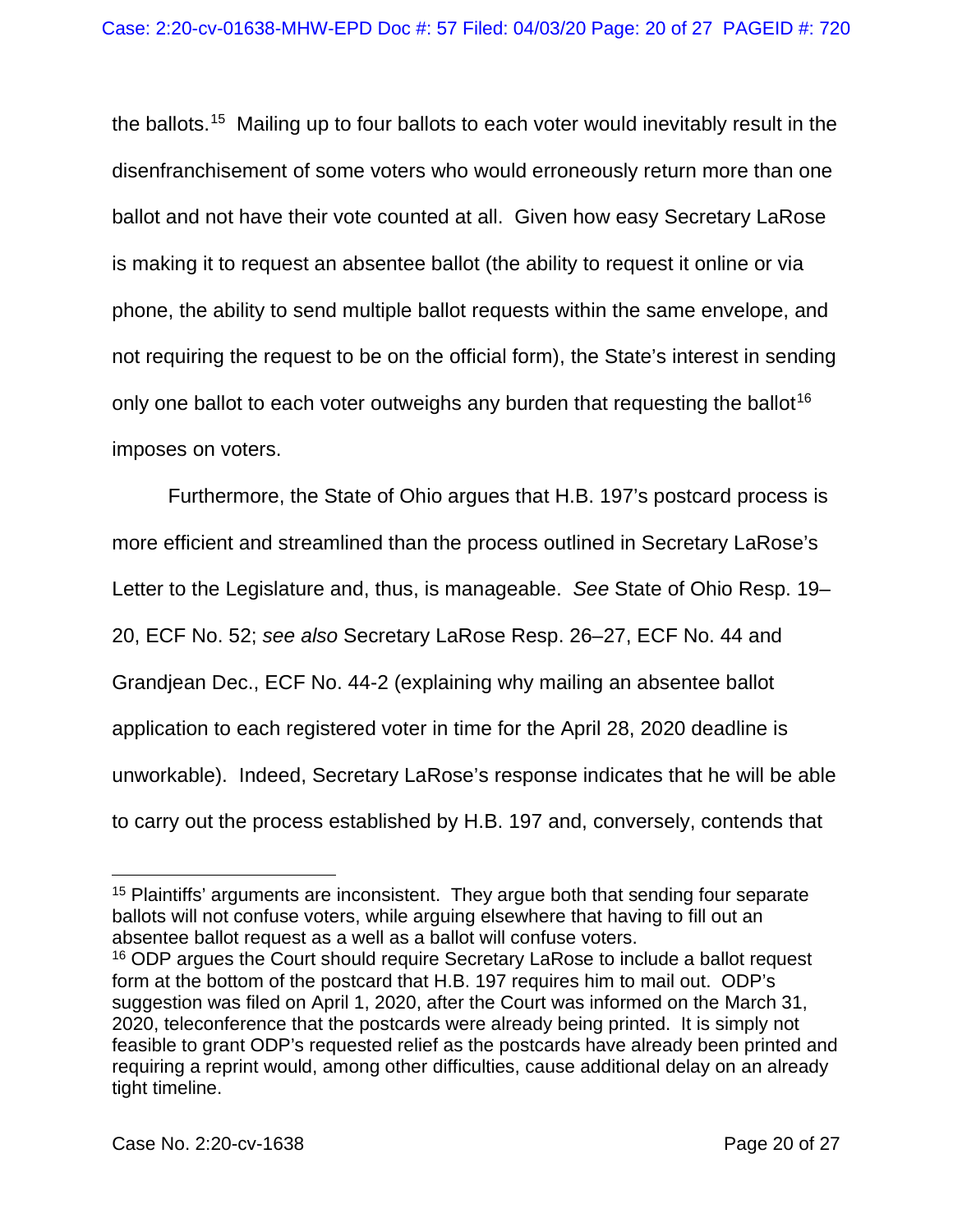all of Plaintiffs' requested relief is unworkable.[17](#page-20-0) *See* Secretary LaRose Resp. 10, 19–25, ECF No. 44; Grandjean Dec., ECF No. 44-2.

The compressed timeframe for the completion of absentee voting does pose a burden on voters. Those who request the ballot by mail will have to wait for their request to reach the county board of elections, then wait for the ballot to be mailed back to and reach the voter, and then, the voter must fill out the ballot and have it postmarked in time to be counted. Any delay on the part of the voter, county board of elections, or the postal service could result in the voter's ballot not being counted.

Nonetheless, at the time the State enacted H.B. 197, this timeframe was justified, and it remains so. Secretary LaRose had advocated for a June 2, 2020 voting deadline, but ODP requested April 28, 2020, specifically to permit it to send delegates to the Democratic National Convention ("DNC"). ODP made the same argument in favor of the April 28, 2020 deadline in this litigation before the DNC delayed its convention on April 2, 2020. Similarly, LPO argued that voting must conclude by May 12, 2020, in order for LPO to send delegates to its national convention. RPO likewise argued against extending the voting deadline. And, ODP has informed the Court that the delay of the DNC does not change

<span id="page-20-0"></span><sup>&</sup>lt;sup>17</sup> Further, the Court notes that in Secretary LaRose's letter to the Ohio General Assembly, in which he advocated for a June 2, 2020 voting deadline, he explained that he could not complete *his* proposed plan earlier than June 2, 2020. But his proposed plan was different than H.B. 197.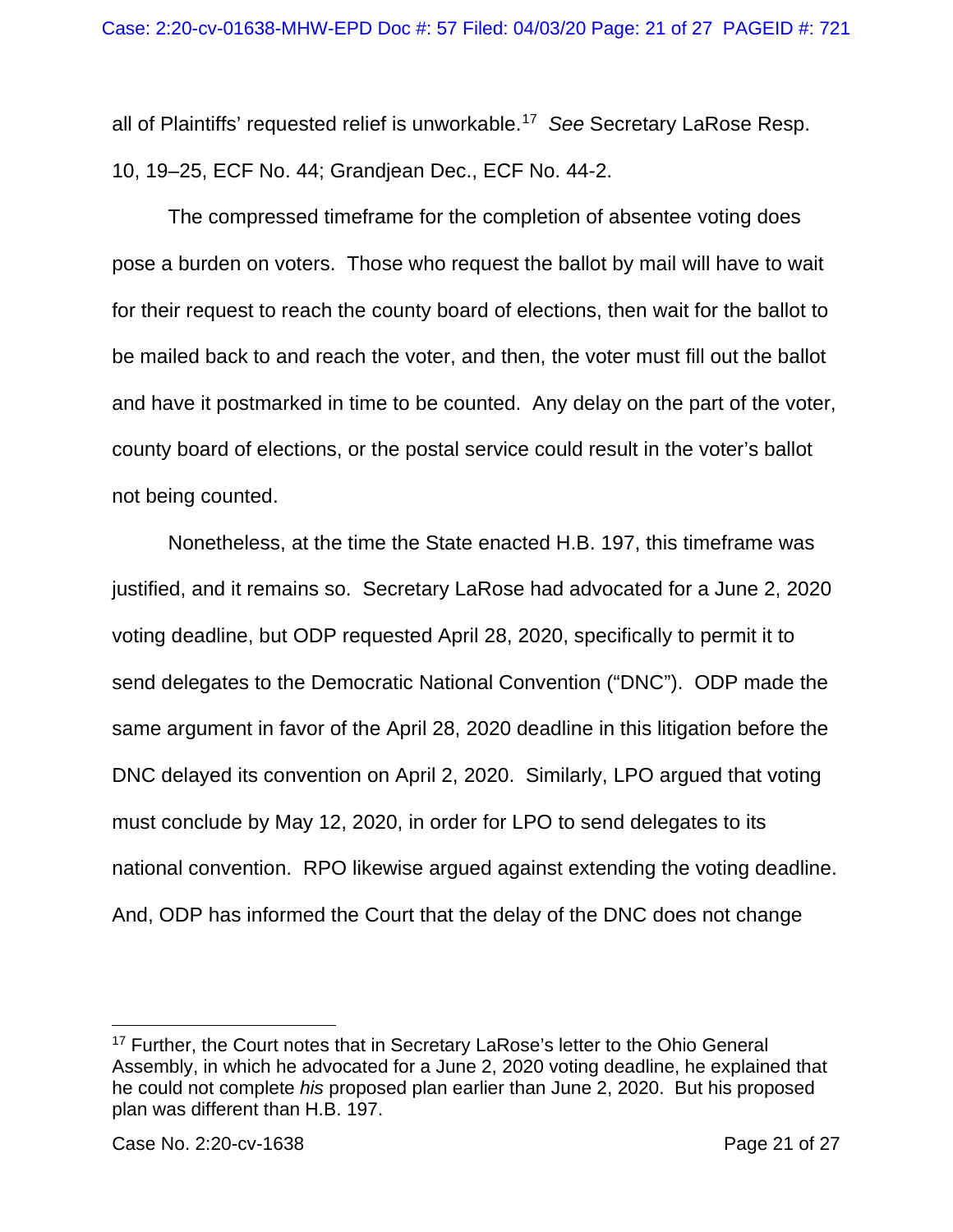ODP's position on this matter because the delay does not impact the rules or deadlines for certifying state party delegations.

The State of Ohio certainly has an interest in concluding voting early enough to permit the major political parties to send delegates to their national conventions, and this interest outweighs the burden that the tight timeframe imposes on Ohio voters. ODP has explained that, notwithstanding the fact that the DNC has been rescheduled, there remains a deadline of June 20, 2020, for state parties to certify to the DNC's Secretary the state party's delegation to the convention. ODP requires that the election be at least eight weeks prior to that June 20, 2020 deadline in order to meet the same.

The fact that other states have afforded more voting opportunities to their voters, in this case by extending their primaries until June 2020 in response to the COVID-19 pandemic, is not persuasive evidence undermining Ohio's interest in concluding voting by April 28, 2020. There is no evidence regarding whether the political parties in those other states have adopted delegate selection plans like ODP's that require approximately eight weeks of post-primary actions, nor is it at all clear whether ODP could have a different delegate selection plan approved in order to accommodate a later deadline for submitting absentee ballots while still meeting the June 20, 2020 DNC certification deadline.

Case No. 2:20-cv-1638 **Page 22 of 27** LPO and RPO offer similar arguments in support of concluding voting quickly, and the Court finds them equally applicable to the State of Ohio's interest in having the deadline on April 28, 2020, notwithstanding the DNC's change in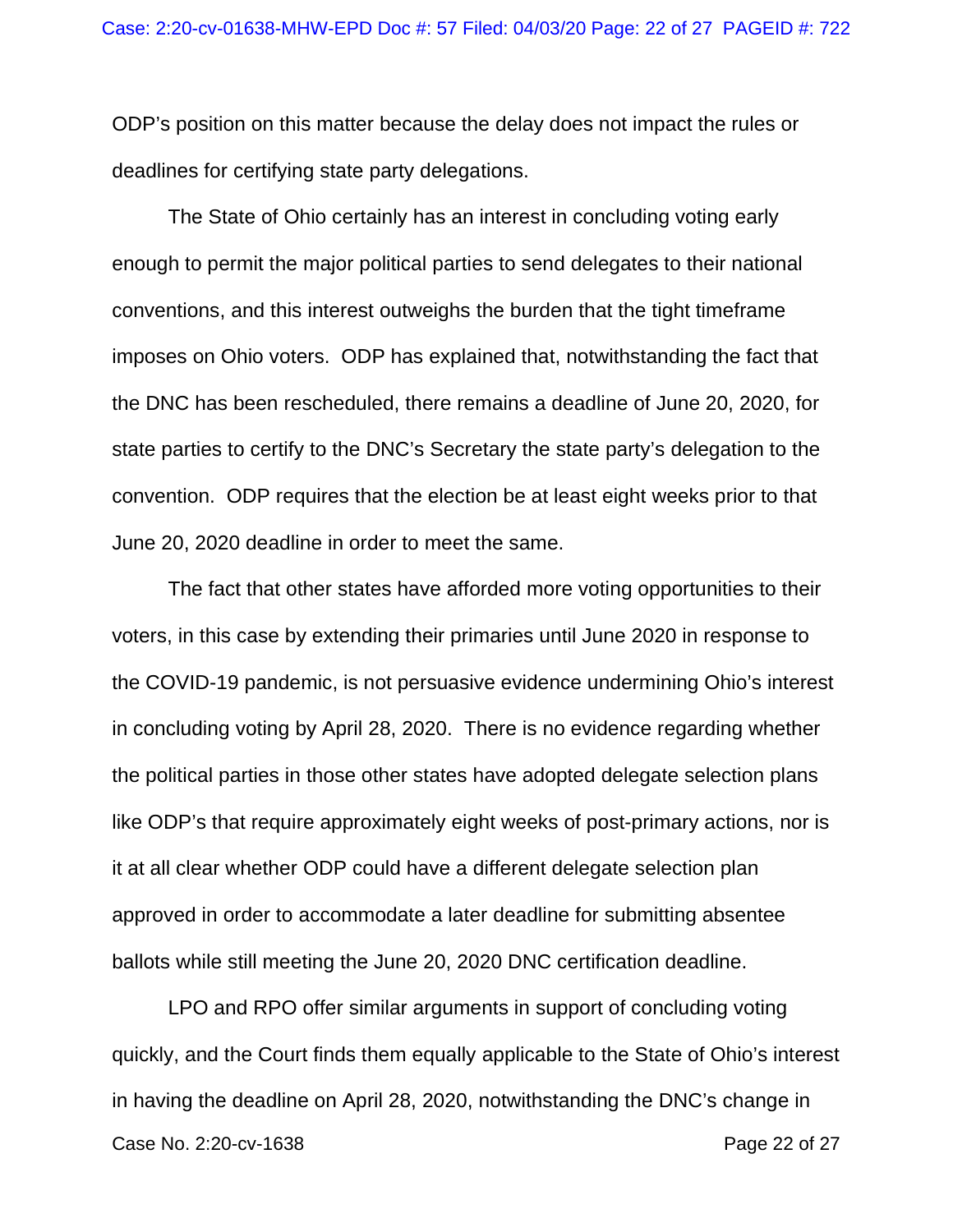date. In particular, the Court rejects LPO's supplemental argument that the Court no longer needs to keep the April 28, 2020, deadline but should establish a deadline by May 12, 2020. LPO did not address DPO's argument that the certification deadline has not changed for the DNC.

Finally, given the upheaval that the change to the voting process has already created, the Court agrees that the State has a strong interest in minimizing disorder and easing the burdens on county boards of elections. By permitting the boards of elections to continue to use the absentee-balloting system already in place and changing only the deadline for accepting those ballots, H.B. 197 furthers that interest. State of Ohio Resp. 15, ECF No. 52 (citing *Mays v. LaRose*, No. 19-4112, 2020 U.S. App. LEXIS, at \*\* 18–21 (6th Cir. Mar. 3, 2020).

Plaintiffs cite to *Fla. Dem. Party v. Scott*, 215 F. Supp. 3d 1250 (N.D. Fla. 2016) and *Ga. Coal. for the People's Agenda, Inc. v. Deal*, 214 F. Supp. 3d 1344 (S.D. Ga. 2016) to support their argument that "federal courts have moved similar election deadlines that were rendered burdensome by emergencies." Mot. 18, ECF No. 4. Those cases do not persuade the Court that Plaintiffs in this case are entitled to relief.

Case No. 2:20-cv-1638 **Page 23 of 27** In *Scott*, the timing of a hurricane created an emergency that resulted in over a hundred thousand people who were likely to register in the final week of voter registration being evacuated. 215 F. Supp. 3d at 1257. This left those voters "foreclosed from the only methods of registering to vote." *Id.* The court in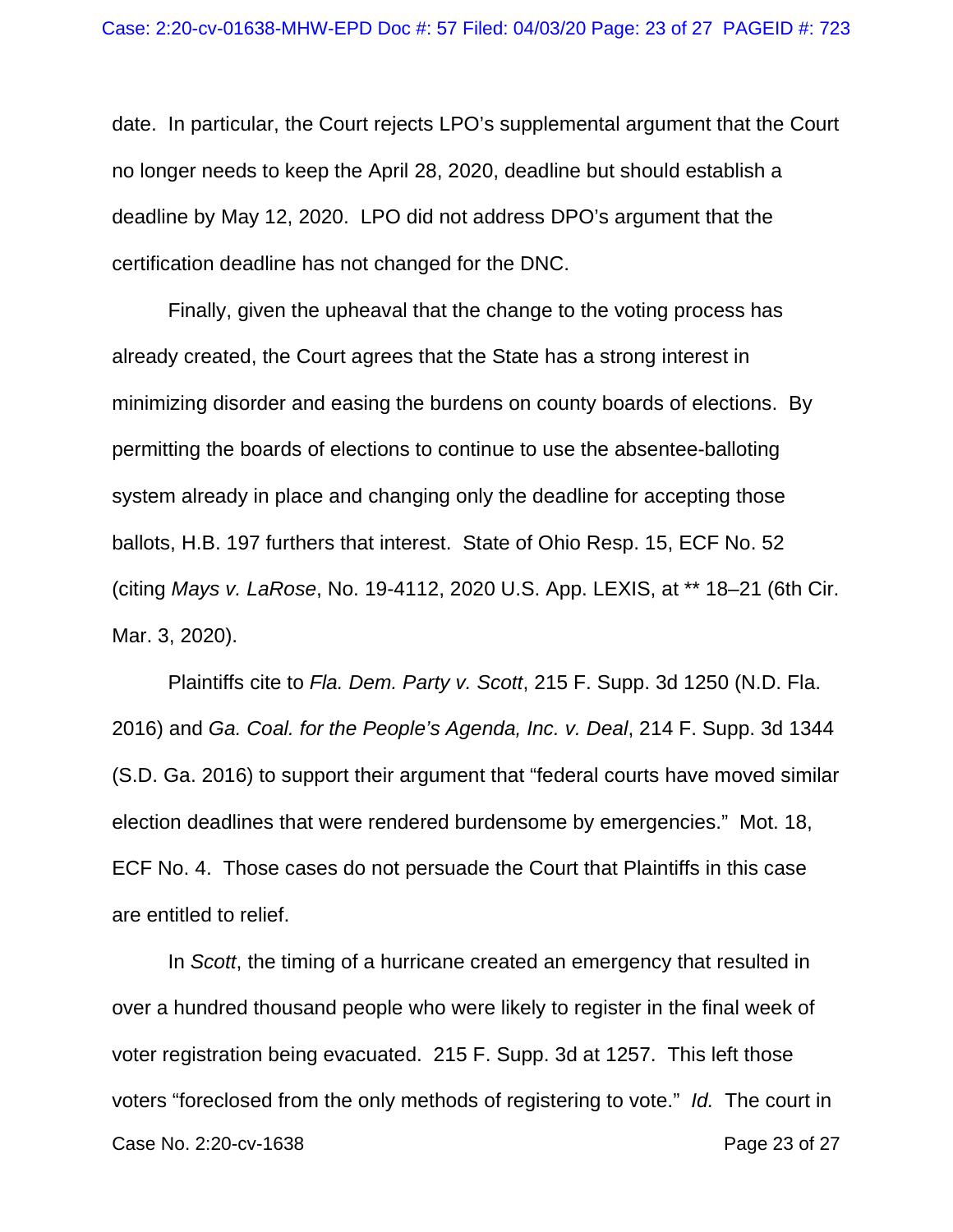*Scott* found that this created a severe burden on the right to vote because some people were unable to register, and, therefore, "categorically" denied the right to vote. *Id.* There is no such categorical denial of the right to vote here. Plaintiffs have alleged that there could be timing or logistical issues that make voting more challenging than it might otherwise be, but there is not even an allegation of a broad, categorical denial of the right to vote.

*Deal* provides very little in the way of persuasive authority.<sup>18</sup> That case also dealt with a mandatory evacuation caused by a hurricane. 214 F. Supp. 3d at 1345. This resulted in the local board of elections office being closed for the last few days of the registration window. *Id.* Despite this, the state declined to extend the registration deadline. *Id.* The court noted that it "harbor[ed] significant reservations concerning the ultimate merits of Plaintiffs' claims" but nevertheless concluded that they had established a sufficient likelihood of success on the merits to warrant injunctive relief. *Id.* The court did not reference *Anderson-Burdick*, opine on the level of the burden on the plaintiffs' voting rights, or engage in a detailed analysis of why the state's interest was insufficient to outweigh that burden.

In sum, the Court finds that the State of Ohio's interests outweigh the burden on voting rights caused by H.B. 197's various relevant provisions such

<span id="page-23-0"></span><sup>&</sup>lt;sup>18</sup> This is perfectly understandable considering the court there was facing an emergency situation and issued an opinion the same day oral argument was held.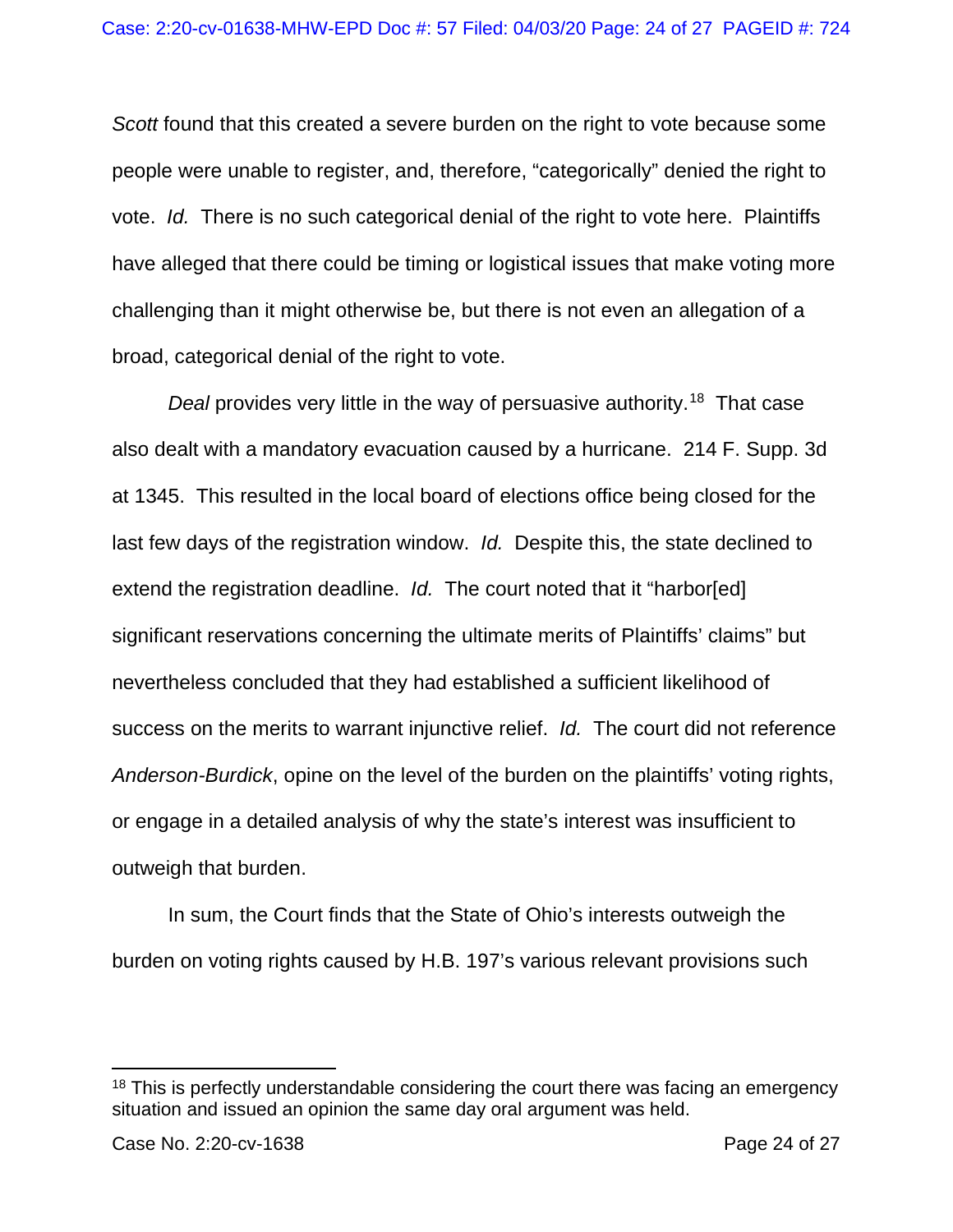that H.B. 197 is not an unconstitutional burden on the right to vote in violation of the Fourth and Fourteenth Amendments to the United States Constitution.

## **3. Poll Tax**

LPO, in one sentence of its motion, suggests that H.B. 197 is an "impermissible poll tax in violation of the Twenty-Fourth Amendment and the Fourteenth Amendment Equal Protection Clause."[19](#page-24-0) LPO Mot. for TRO 10, ECF No. 31 (citing *Harper v. Virginia State Bd. of Elections*, 383 U.S. 663 (1966)). LPO did not attempt to develop this argument, and neither Defendant responded to it. Nevertheless, the Court has considered the issue and finds that, to the extent obtaining a stamp is a "restriction on the right to vote," it is not "unrelated to voter qualifications." *See Crawford v. Marion Cty. Election Bd.*, 553 U.S. 181, 189 (2008). Instead, it is the type of "evenhanded restriction[] that protect[s] the integrity and reliability of the electoral process itself" that satisfies *Harper*. *See id.* at 189–90 (quoting *Anderson*, 460 U.S. at 788, n.9); *see* LaRose Resp. 22, ECF No. 44 (citing R.C. 3505.18; 3509.03(B)(5) (explaining that a signature is needed to protect against voter fraud).

# **B. Irreparable Harm**

If Plaintiffs are correct that some people will be unable to have their votes counted because of the voting procedures laid out in H.B. 197, the harm they would suffer would be irreparable. However, this alleged harm is speculative and

<span id="page-24-0"></span><sup>&</sup>lt;sup>19</sup> LPO's lack of development of its poll tax argument is not rescued by its more detailed reply (after Defendants did not even address LPO's motion).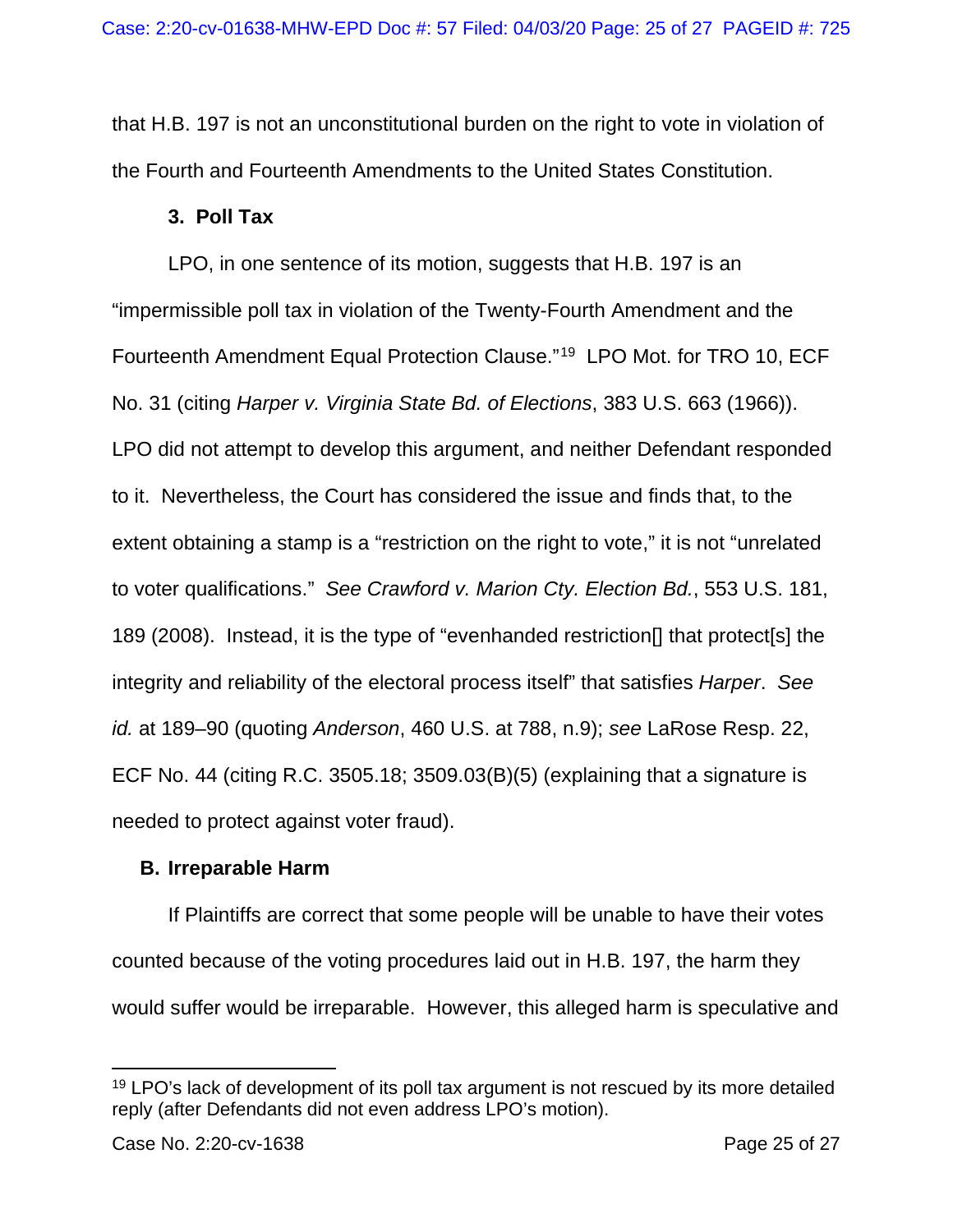is outweighed by the other three factors the Court considers when ruling on the motion for a temporary restraining order.

#### **C. Harm to Third Parties**

As shown by Intervenors' motions, Plaintiffs' request to postpone the deadline for voting in the March 17, 2020 primary yet again could cause harm to both LPO and ODP. LPO contends that it will be prevented from participating at its convention if voting does not conclude by, at the latest, May 12, 2020. ODP argues that it could be prevented from participating in the DNC if voting is extended beyond the currently scheduled date of April 28, 2020. Accordingly, the Court finds that at least some of Plaintiffs' requested relief would cause harm to third parties.

#### **D. Public Interest**

The public has an interest in a free and fair election. The public also has an interest in avoiding further voter confusion. Because Plaintiffs are unlikely to succeed on the merits of their claims and because further changes to the election procedure could cause significant additional voter confusion, the Court finds that the public interest factor weighs against granting Plaintiffs their requested relief.

Case No. 2:20-cv-1638 **Page 26 of 27** The Supreme Court has cautioned that "[c]ourt orders affecting elections, especially conflicting orders, can themselves result in voter confusion and consequent incentive to remain away from the polls. As an election draws closer, that risk will increase." *Purcell v. Gonzalez*, 549 U.S. 1, 4–5 (2006) (per curiam). The Sixth Circuit has previously found that "the difficulty in altering the